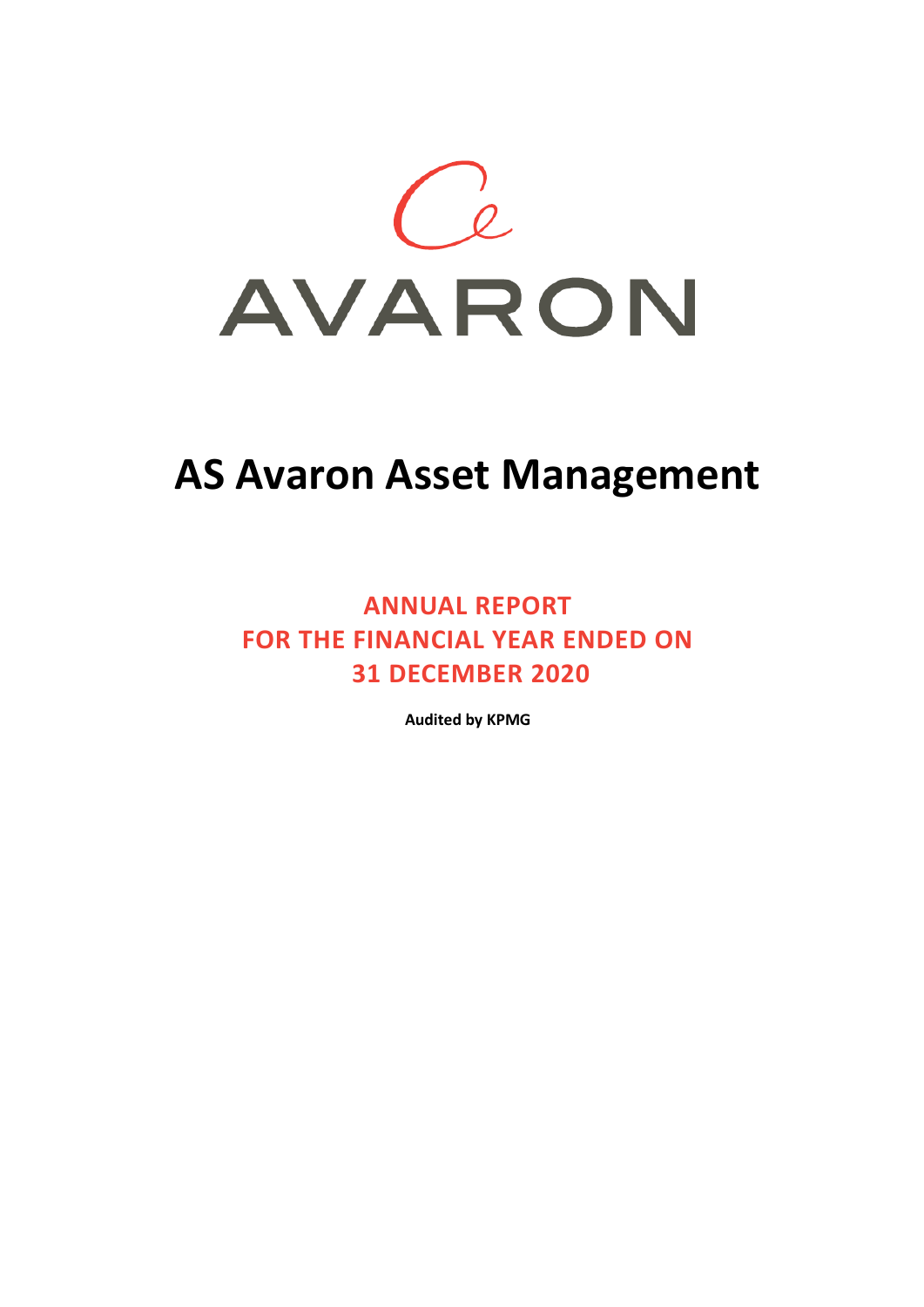# **COMPANY FACTS**

| Beginning of the financial year                    | 01/01/2020                                                               |  |  |  |
|----------------------------------------------------|--------------------------------------------------------------------------|--|--|--|
| End of the financial year                          | 31/12/2020                                                               |  |  |  |
| Name of the Company                                | AS Avaron Asset Management                                               |  |  |  |
| Registration number                                | 11341336                                                                 |  |  |  |
| <b>Address</b>                                     | Narva road 7D, 10117 Tallinn, Estonia                                    |  |  |  |
| Phone                                              | + 372 664 4200                                                           |  |  |  |
| Facsimile                                          | +372 664 4201                                                            |  |  |  |
| E-mail                                             | avaron@avaron.com                                                        |  |  |  |
| Web site                                           | www.avaron.com                                                           |  |  |  |
| Main activity                                      | Management of investment funds (EMTAK 66301)                             |  |  |  |
|                                                    | Portfolio management services (EMTAK 66199)                              |  |  |  |
| Sworn auditor                                      | KPMG Baltics OÜ (reg. no. 10096082)                                      |  |  |  |
| Documents enclosed with the Sworn Auditor's Report |                                                                          |  |  |  |
| annual report                                      | Proposal for Profit Distribution                                         |  |  |  |
|                                                    | Division of revenues in accordance with EMTAK classification<br>standard |  |  |  |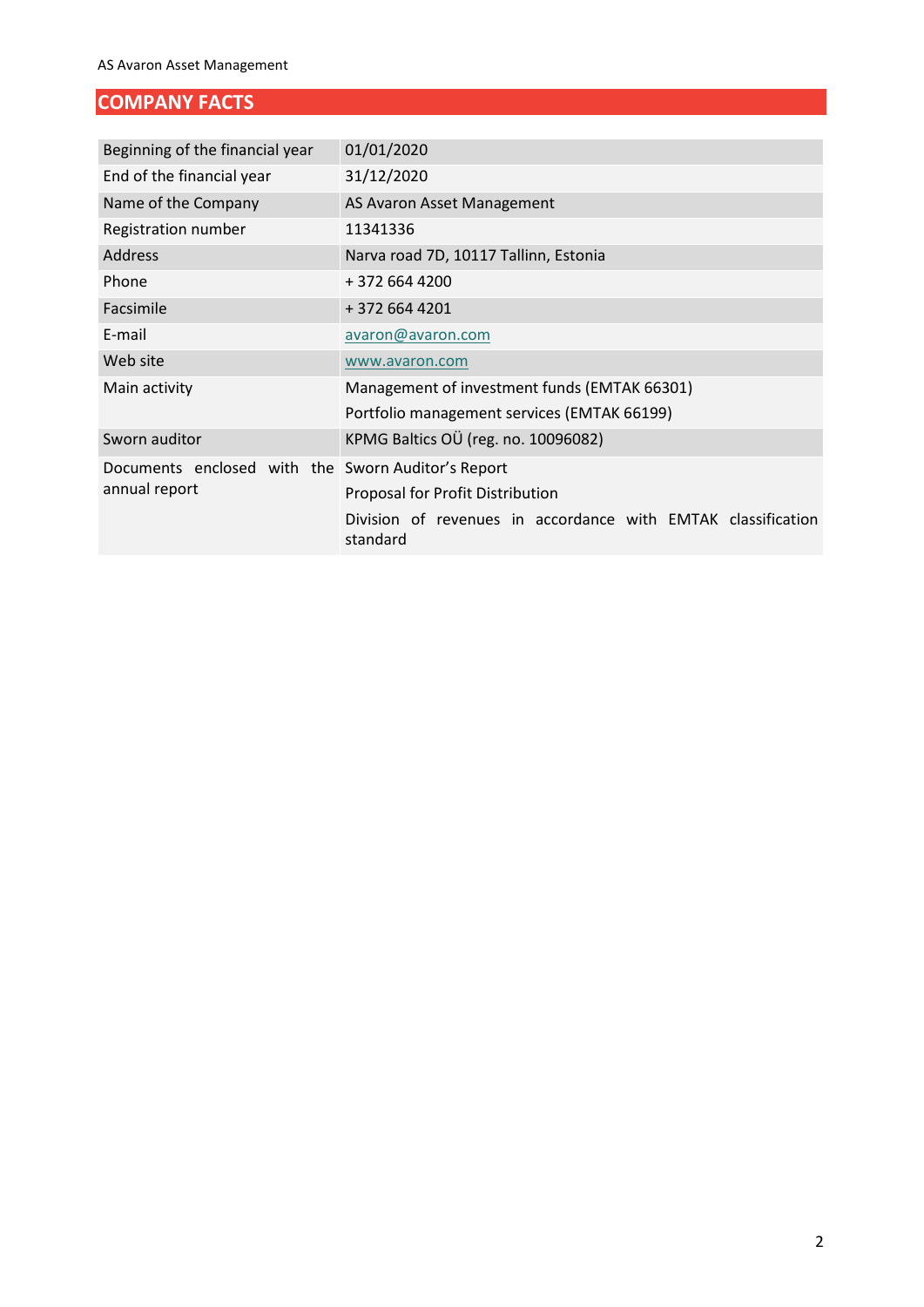# **TABLE OF CONTENTS**

| NOTE 10. CONTINGENT INCOME TAX ON DIVIDENDS AND OTHER DISTRIBUTIONS OF NET PROFIT 22 |  |
|--------------------------------------------------------------------------------------|--|
|                                                                                      |  |
|                                                                                      |  |
|                                                                                      |  |
|                                                                                      |  |
|                                                                                      |  |
|                                                                                      |  |
|                                                                                      |  |
|                                                                                      |  |
| DIVISION OF REVENUES IN ACCORDANCE WITH EMTAK CLASSIFICATION STANDARD31              |  |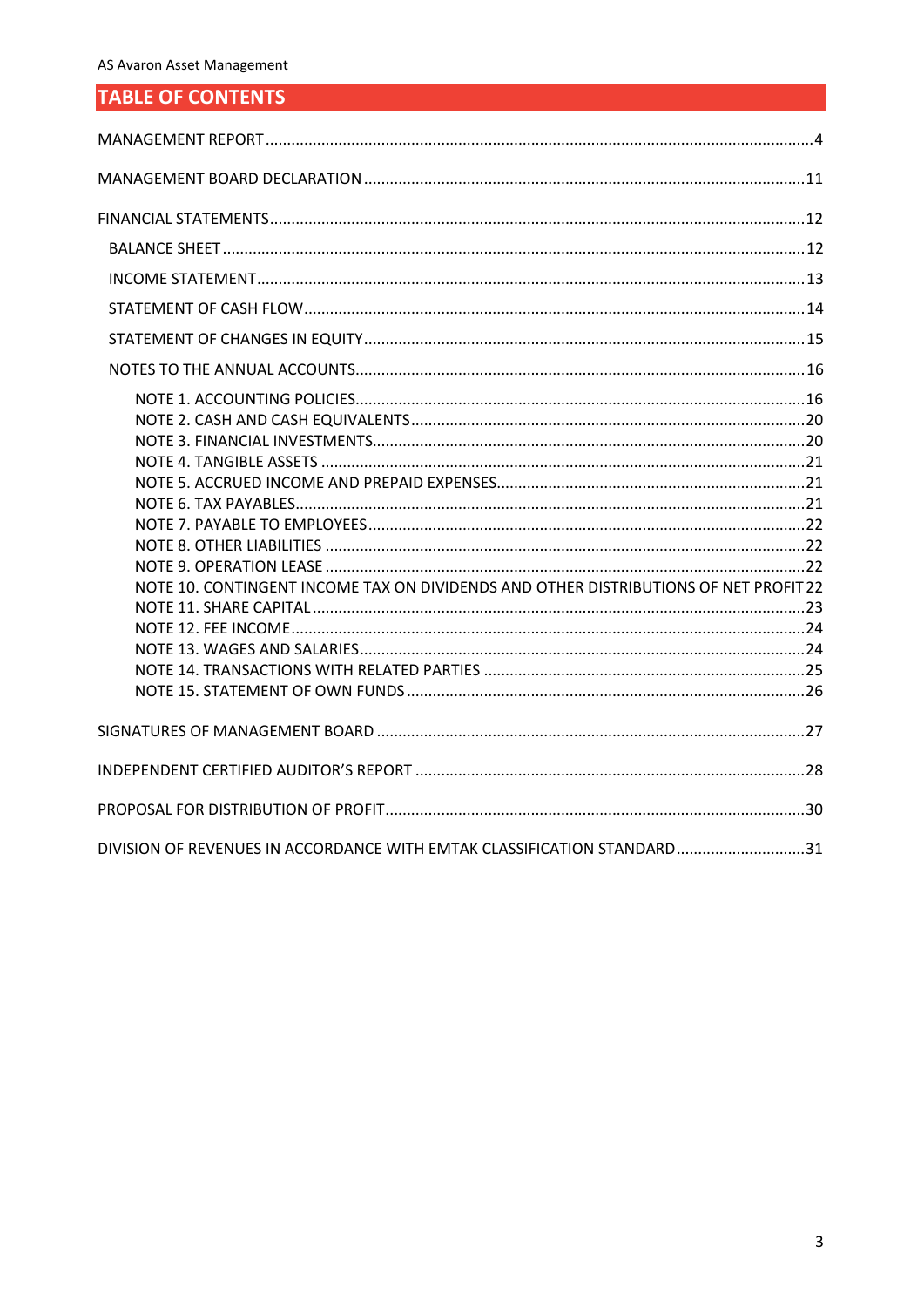#### <span id="page-3-0"></span>**MANAGEMENT REPORT**

#### **General Information**

AS Avaron Asset Management (hereafter: "Avaron" or "Company") is an independent asset management company that was established in 2007. **Our core activity involves investing the assets of our mutual funds and institutional investor managed accounts into Emerging Europe listed equities.** We create additional **value to our clients by applying active value investing and responsible investing principles while also adhering to the UN Principals of Responsible Investment.** As at the end of 2020 Avaron managed 303 million euros of investor assets. The firm employs 18 investment and finance specialists.

Avaron holds a [licence](https://www.fi.ee/index.php?id=1784&action=showentity&eid=26732) from the Estonian Financial Supervision Authority to manage investment portfolios and funds. Avaron is also a registered Investment Advisor with the U.S Securities and Exchange Commission (SEC).

#### **Description of the Business Model**

Avaron is mainly focused on offering institutional investors the opportunity to invest part of their emerging markets portfolio into Emerging Europe listed equities. An investor can achieve this by either investing directly into mutual funds manged by Avaron or by giving us a managed account to invest the assets directly. Today Avaron manages two mutual funds domiciled in Estonia which are open to investors in Estonia and Europe. Avaron Emerging Europe Fund, targeted to institutional investors, is focused on Emerging Europe ex-Russia listed equities. The fund is a UCITS-V fund and registered for public sale in Estonia, France, Germany, United Kingdom, Finland, Sweden, Norway, Latvia and Lithuania. Avaron Flexible Strategies Fund, targeted to high-net worth investors in Estonia, and is an asset allocation fund that has a global mandate but focuses on investments in listed equities and bonds in Europe. In our institutional investors' managed accounts we mainly focus on Emerging Europe listed equity investments. Our managed accounts are all tailor-made with focus on Emerging Europe ex-Russia and Emerging Europe cum-Russia region. At the end of the year the assets of Avaron Emerging Europe Fund amounted to 50 million euros and Avaron Flexible Strategies Fund to 10 million euros. Total assets under management amounted to 303 million euros.

**Avaron focuses on Emerging Europe listed equity asset class with an objective to deliver positive riskadjusted return to our clients over the market cycle.** Our investment region encompasses 15 Emerging Europe countries. Today most of our investments are made into listed companies in Poland, Hungary, the Czech Republic, Romania, Turkey, Estonia, Austria, Slovenia, Greece, Russia and Croatia. Our team's close to 15 years of experience in the region has given us extensive knowledge about the public companies and countries we are active in. Our ten-person investment team analyses close to 270 listed companies, researches their business models, assesses their corporate governance and evaluates their development plans. For all the companies under our coverage we establish our own target price based on our internal financial model and estimates. As such our investment decisions rely solely on in-house research. We aim to deliver alpha to our investors by constructing a portfolio of companies that maximises the aggregate upside to internally set target prices of individual companies in our investment universe taking into account the quality and ESG profile of a company, liquidity of an instrument and where relevant, also FX outlook. Based on our research we discover around 50 most attractive investment opportunities where we make an investment in. As at the end of 2020 each fund or managed account was invested in 33-45 different instruments.

Avaron funds and our institutional clients pay us an annual management fee based on the value of assets under management and we are also entitled to earn performance fees if we outperform the set benchmark. Both the management and performance fee rates and terms can be found in the respective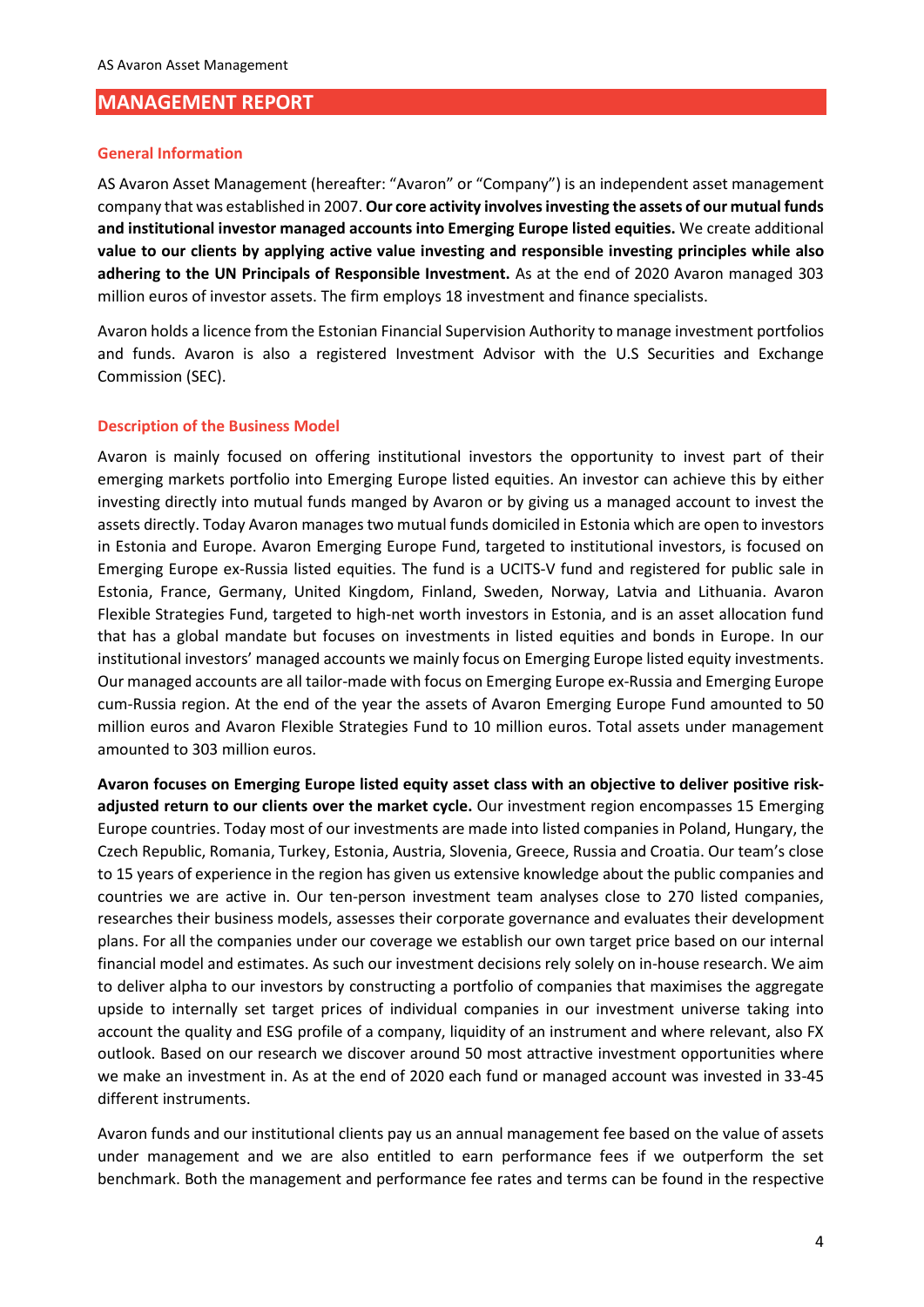fund's prospectus and are also available on our webpage. The fees agreed upon with institutional investors are confidential. The Company's financial success mainly depends on the amount of assets under management and return of the assets managed, which underpins the performance fees and long-lasting client relationship.

#### **Investment Philosophy: Value Investing, Stock-Picking and Responsible Investing**

**Our investment philosophy is based on value investing principles.** Over time stock prices tend to over or underreact to market news and thus deviate from fundamental value of a company. In order to take advantage of such occurrences our portfolio construction is fully bottom-up, assessing every investment case on a standalone basis. Our idea generation is proprietary, driven predominantly by upside to internally set fair value targets. We tend to have long term holding periods but our upside oriented investment process also allows us to take advantage of short-term market volatility without losing focus of the underlying fundamental value of the company. We search for well managed companies with leading market positions, identifiable competitive advantage(s) and strong recurring revenue based business models that we understand and are able to model ourselves.

Within our investment process **we put strong emphasis on company quality that is assessed by using an internal Quality Score** focusing on management team and business model quality, and financial strength of the company. Besides conventional financial and non-financial aspects **we have integrated ESG Score (environmental, social, governance) analysis into our investment process leveraging upon our bottomup regional expertise with an aim to identify material ESG risks and value creation opportunities.** Our investment team has been following vast majority of our current listed equity universe for close to 15 years, which serves as an important strength in assessing the companies' future potential. **In order to have an extensive knowledge base of the companies in our universe we have taken a strategic decision not to outsource ESG analysis to third party providers but rather to educate our research team and develop the knowhow in-house.**

#### **Avaron Goals and Values**

**Avaron's mission is to be the most suitable partner for institutional investors catering for their needs in investing into Emerging Europe listed equities.** Avaron's main objective is to offer our investors positive risk weighted long-term return through value based and responsible investing. To achieve this, we adhere to our investment style and process, respectively value investing and fundamental analysis, which deliver bottom up stock picks to the portfolios. Avaron's investment team has a key role in achieving our objective and this is why the Investment Managers and key employees are also Avaron's shareholders. The Company's Investment Managers have worked at Avaron since its launch in 2007, while the three Senior Analysts joined during 2007-2011.

Avaron's second key objective is to offer its employees opportunities for personal growth and its third key goal is to increase the Company's worth via creation of value to its shareholders. We have invested and continue to invest considerable resources into our employees. Today our investment team consisting of 10 investment specialists (3 Investment Managers, 2 Senior Analysts, 4 Analysts and 1 Trader) is one of the largest teams dedicated to Emerging Europe region stock analysis. We have invested a lot also into support team (Operations & Back-Office) and compliance function over the past five years, including building up back-up functions inside the teams. In parallel with its fast growth the Company has also dedicated significant resources to IT systems to further enhance operational efficiency and improve risk management processes.

**Avaron has a strong corporate culture with passion for investing, diligence and flexibility.** Passion for investing is a key characteristic we look for during our employee selection process as we consider it to be essential for self-development and long-lasting job satisfaction. It also serves as an important driver in our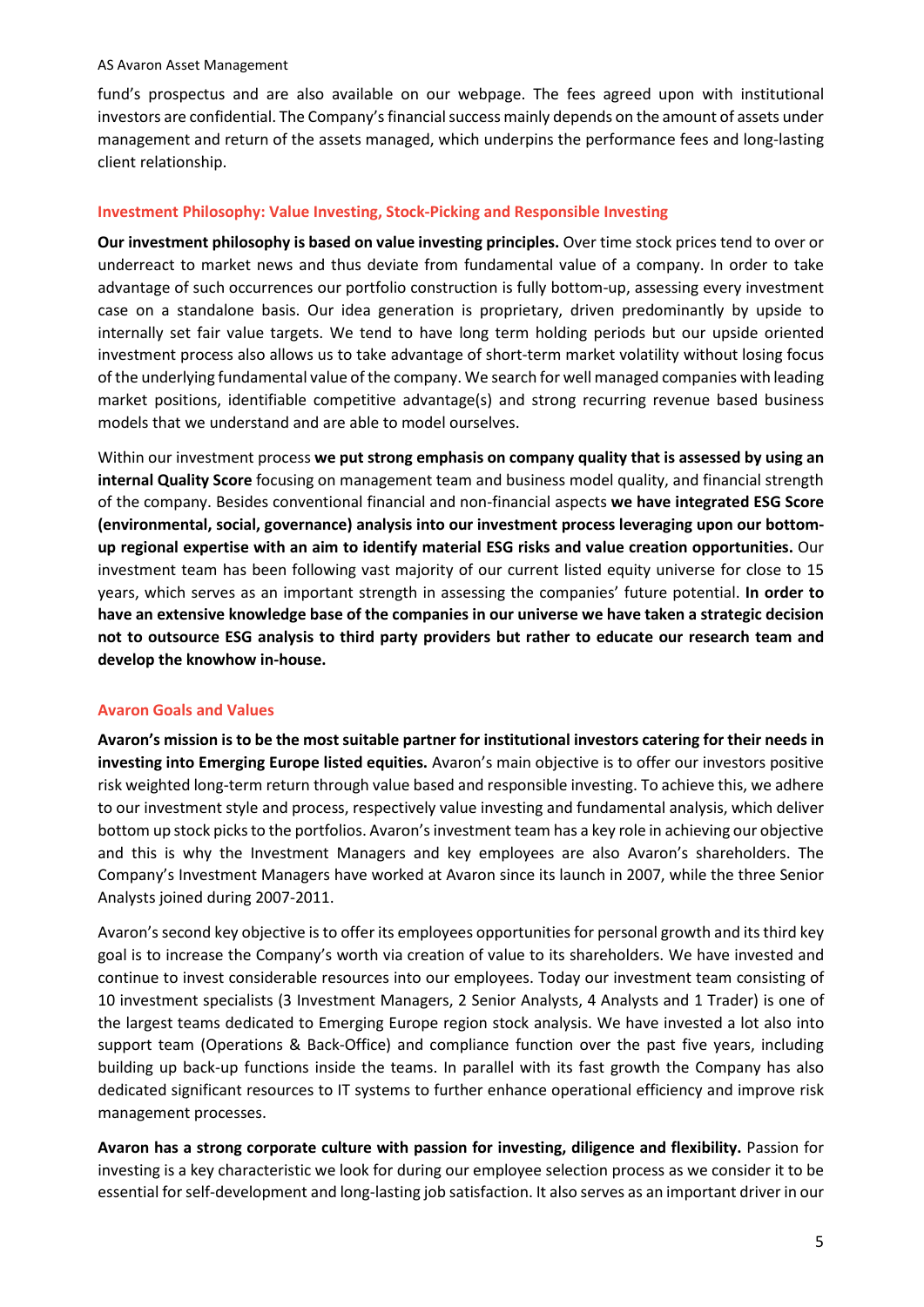search for attractive investment ideas. Diligence is key to delivering strong investment returns, a measure of quality of our work. In small sized organizations self-motivation and efficiency together with perseverance are important in successfully working towards our goals. Alongside that flexibility, both towards clients and employees, is essential in building mutually beneficial professional relationships.

#### **Sustainability at Avaron**

**Avaron as a company is committed to sustainable business practices, which are embedded into our corporate identity.** We review sustainability under the categories of People, Community, Environment and Investing. **Avaron as a company can leave the most significant footprint of its activities by investing into companies that follow ESG principles, i.e. care for the environment, pay attention to social aspects and follow corporate governance principles in their activities.** Details of these topics are available in [Avaron Sustainability Report](https://avaron.com/files/docs/Avaron_Sustainability_Report.pdf) publicly available at our website.

Since 2011 Avaron is a signatory of the [UN PRI](https://www.unpri.org/) and we have implemented environmental, social and governance (ESG) factors into our quantitative and qualitative investment analysis and decision-making processes. We take an active approach to communicating our views to the companies we invest in and seek improvements where there are shortcomings in performance, or a company has failed to apply appropriate standards, or to provide adequate disclosure.

**During 2020 we continued implementing our internal ESG analysis process as well as actively communicating with our portfolio companies on their shortcomings.** In the end of 2020, the average ESG score of the companies in Avaron Emerging Europe Fund portfolio rose from 3.26 to 3.36 on a 1-5 scale. This might seem like a marginal improvement compared to the 3.18 recorded in the end of 2018 when we first introduced this scoring system, but nevertheless we have witnessed improving performance and reporting on environmental as well as society/supply chain issues. We are especially proud of the improved disclosure, since this is something that we have focused on and requested from our portfolio holdings throughout 2019-2020.

A key part of being an active owner of listed equities is using voting rights in an informed way at company meetings. **Starting from 2018 we committed to systematically exercise our voting rights on all shareholder meetings. As a result, in 2020 we voted in 50 shareholders' meetings (out of 53 meetings held) of the companies in Avaron Emerging Europe Fund portfolio (in 2019 in 60 meetings out of 63, in 2018 66 out of 74).** On 1% of agenda points we voted against the management proposals and on 6% we abstained. Another important pillar of our investment research is direct dialogue with the companies in our investment universe. During 2020 our team of three investment managers accompanied by sevenmember research team held 66 face-to-face meetings (2019: 132, 2018: 174) and participated in 746 conference calls (2019: 592, 2018: 458) with the representatives of investee companies.

Since 2017 Avaron is a member of the [Responsible Business Forum in Estonia,](http://www.csr.ee/) a non-profit organization with an aim to inspire and support furthering corporate social responsibility (CSR) in Estonian society through being the centre of competence building and communication on CSR. During 2019 we successfully completed the Estonian Responsible Business Index assessment and retained our gold level quality label for the following 2 years. This quality label is given to organizations that show high performance and systematic approach in responsible activities towards local community, environment, workplace and marketplace.

Going into 2021 as an UN PRI signatory **we continue to be committed to the responsible investment principles as we believe that these accompanied with our bottom-up stock picking approach will deliver solid risk adjusted returns.** 

**We also continue to support the Carbon Disclosure Project (CDP) as a signatory**. CDP is one of the largest investor collaborations globally with combined \$106tr in assets, aiming to improve climate change, water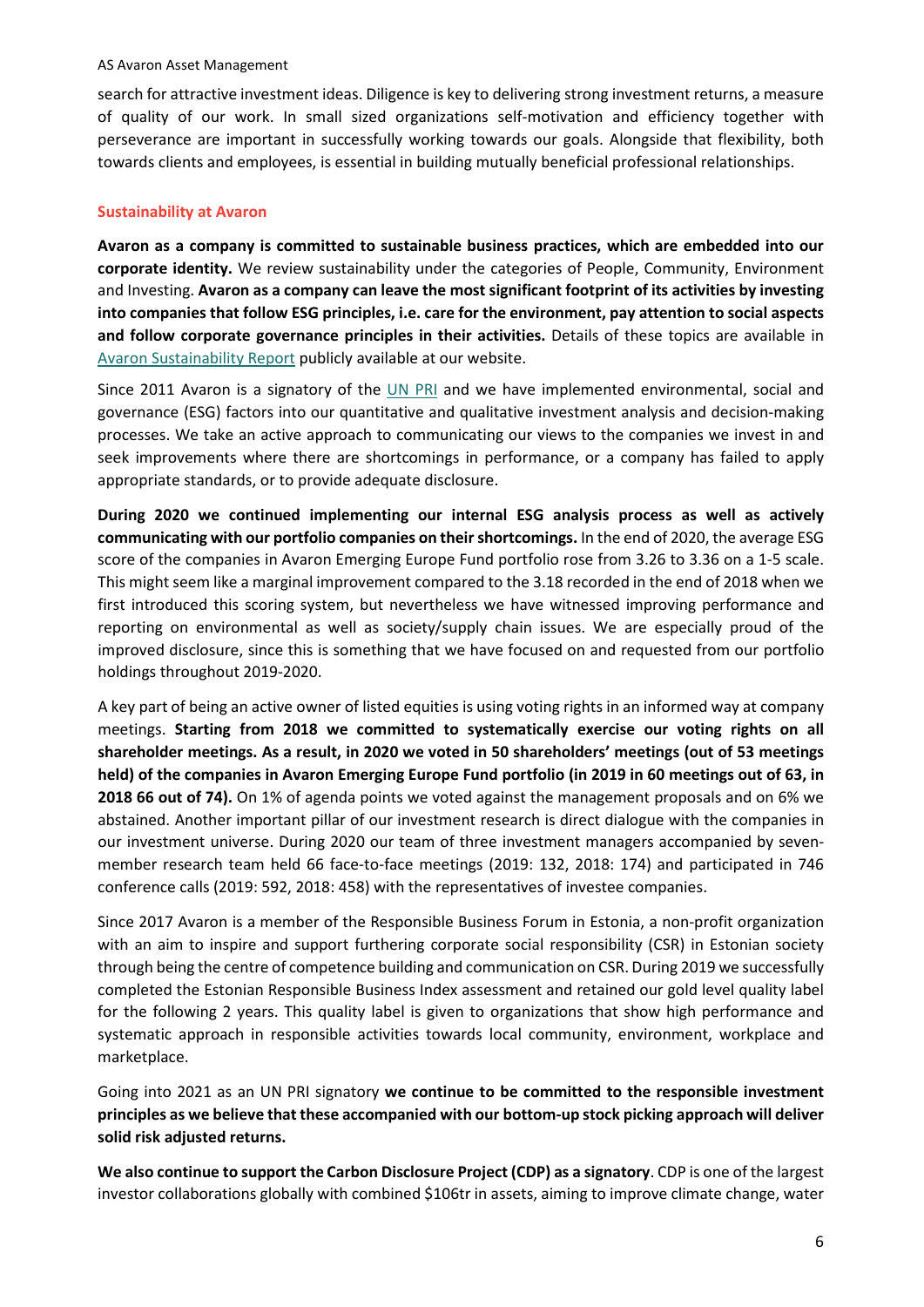usage and deforestation related disclosure, and risk management of publicly traded companies. Also, **our participation in Climate Action 100+ will continue.** It is a 5-year investor initiative launched in 2018 to engage with the world's largest corporate greenhouse gas emitters to curb emissions, strengthen climaterelated financial disclosures and improve governance on climate change. Within the scope of the engagement we will focus on the companies that operate in Emerging Europe and we also participate as supporting investors in the UN PRI launched oil and gas specific working group.

During 2020 Christmas we made our annual donation, this time to to the Estonian foundation [Kiusamisvaba Kool](https://kiusamisvaba.ee/) Antibullying Program which educates and gives teachers materials and tools to create a bullying free school environment for kids in Estonia.

#### **Remuneration**

The remuneration principles of all Avaron employees including investment managers and risk-takers are set in the Company'[s Remuneration Policy.](https://avaron.com/files/docs/Avaron_Remuneraton_Policy.pdf) All Avaron employees receive a fixed salary. Employee bonuses depend depend on the performance of the employee, the business unit concerned and Avaron's overall results. After awarding a bonus to the Management Board members or employees the Company has a three-year period during which it has the right to reduce the bonus, stop the payments of the announced bonus or even require partial or full repayment according to the rules set out in the Remuneration Policy. All bonuses are paid out during four years with annual payment of 40%-20%-20%-20% each year.

#### **Ownership, Company and Management Structure**

**Avaron is fully owned by its employees and the Company has no institutional or outside investors.** 82.41% of Avaron belongs to OÜ Avaron Partners, which is owned and its final beneficiaries are Kristel Kivinurm-Priisalm (CEO/COO), Peter Priisalm (co-CIO), Valdur Jaht (co-CIO) and Maris Jaht. 33.33% of Avaron Partners shares belong to Drusba Investments OÜ, which is equally owned by Valdur Jaht and his wife Maris Jaht. 66.67% of OÜ Avaron Partners belongs to OÜ Princo, which is equally owned by Kristel Kivinurm-Priisalm and Peter Priisalm. 17.6% of the Company is owned by the senior research team - Rain Leesi (Investment Manager & Head of Research and Trading, CFA, 6.85%), Piotr Jurga (Senior Analyst, CFA, 5.86%) and Reino Pent (Senior Analyst, 4.88%).

The Company's Supervisory Board consists of Peter Priisalm (Chairman), Maris Jaht and Priit Sander. Mr. Sander is an independent Supervisory Board member and has no other function in Avaron. The Management Board consists of Kristel Kivinurm-Priisalm and Valdur Jaht. The Company and its Estonia domiciled funds are audited by KPMG. Internal audit of the Company and its Estonia domiciled funds is carried out by PwC. Compliance and risk control functions are internalised and are being carried out by an independent employee, the Company's Chief Compliance Officer.

The Company functions as a partnership, which is being managed by the three partners: Kristel Kivinurm-Priisalm, Valdur Jaht and Peter Priisalm. Kristel Kivinurm-Priisalm is the Managing Partner of the Company and acts as CEO and COO. She is responsible for general management, investor relations management and operations management. Valdur Jaht and Peter Priisalm are Partners and act as the Company's Investment Managers, who are responsible for the investments made by the funds and managed accounts as well as the smooth running of the investment team's work. Over the years we have built strong middle management as well. Rain Leesi (at Avaron since 2007) acts as the Investment Manager and Company's Head of Research and Trading and is responsible for the development and operations of the research team and trading function. Maarja Härsing-Värk (at Avaron since 2007) acts as Head of Back-Office & Operations and is responsible for day to day operations as well as development of the back-office function. Ingrid Kõrgema (at Avaron since 2020) is the Company's Chief Compliance Officer and Head of Compliance, Legal & Risk. She is responsible for compliance and risk management function of Avaron-run funds and portfolios as well as Avaron group companies.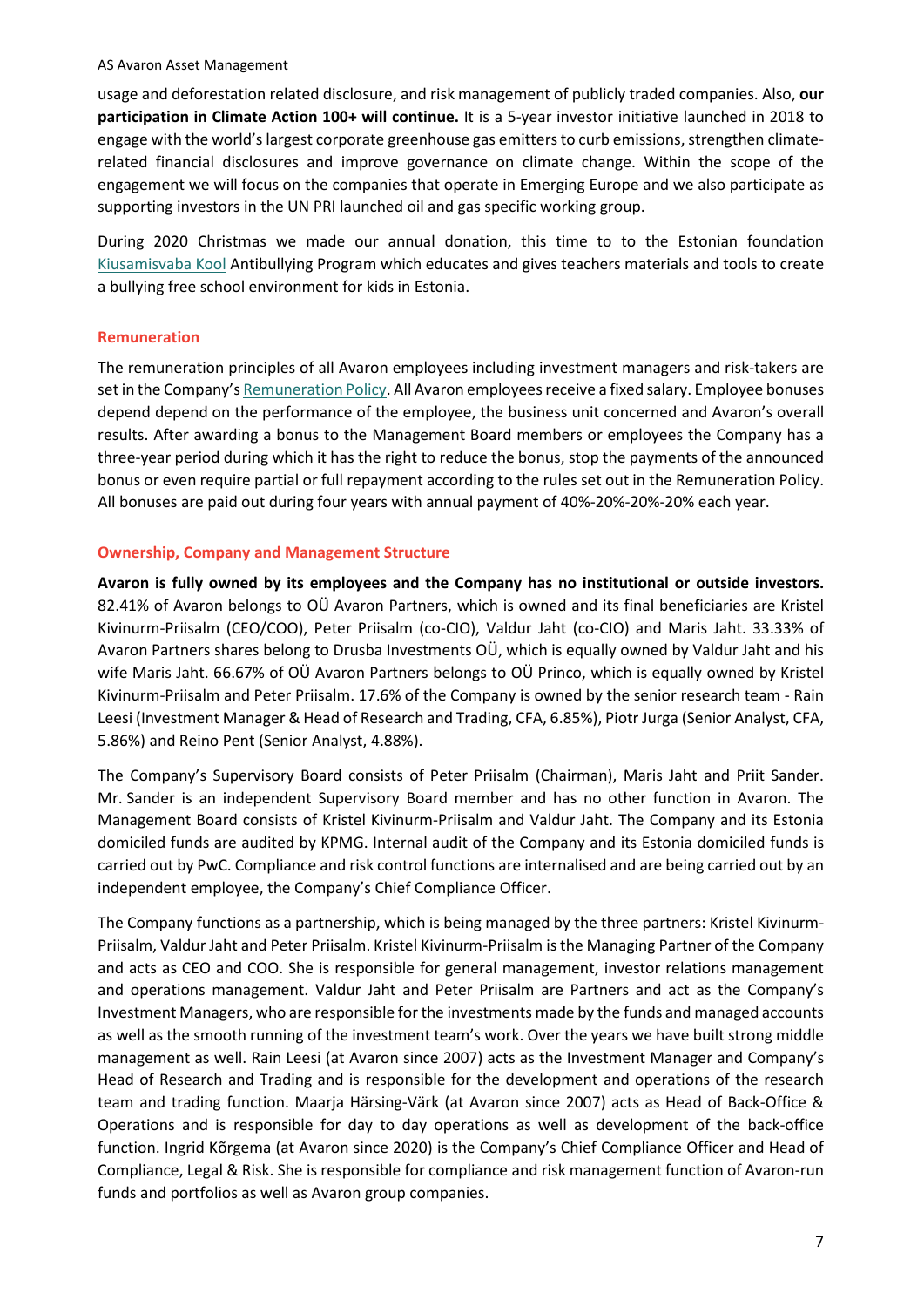Avaron has established three committees to guide its business activities and risk management. Investment Committee is the main body to manage and oversee Avaron's investment funds' and managed accounts' investment decision-making and portfolios' risk management. Risk Management Committee performs an oversight function of the risk management, determines the Company's risk appetite and tolerance as well as ensures that risk assessments are performed regularly. Responsible Investment Committee steers the implementation of the Responsible Investment Policy framework within the Company.



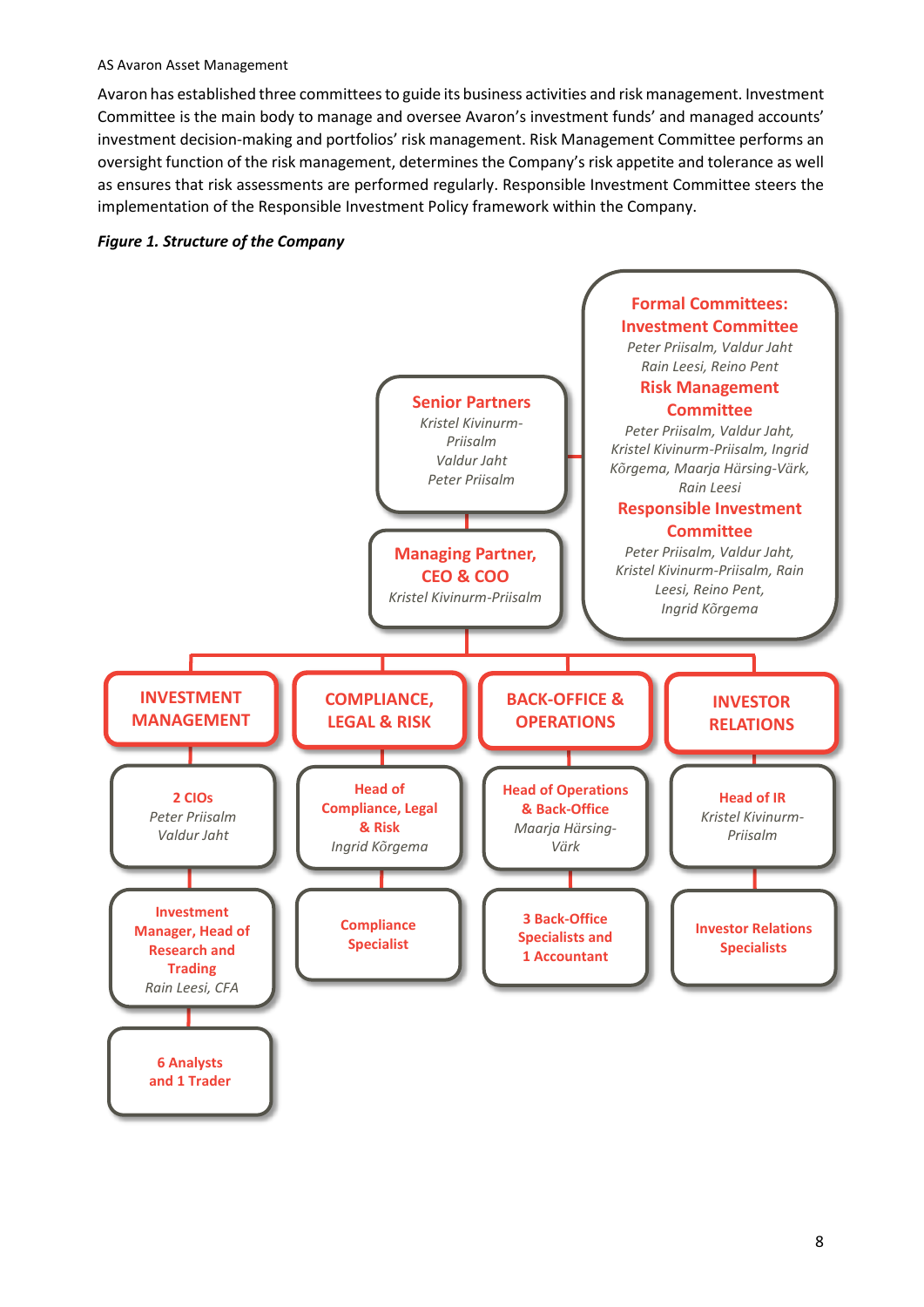#### **Risk Management**

Risk Management Committee sets the groundwork for risk management strategy and implementation at the Company. Risk management in Avaron occurs simultaneously on two levels that cover the Company's main day-to-day business risks. One being the management of the operational risks and the other being the risk management of Avaron's investment funds' and managed accounts' portfolios. In both of these functions our goal is to first determine the material risks and then manage these by applying appropriate risk management methods.

The most significant operational risks are related to Avaron's personnel. Due to this we have divided everyday operations into core and non-core activities. Core activities are carried out by Avaron employees while the non-core activities that would create significant personnel related risks or require substantial investments have been, when possible, outsourced to respective professionals. Avaron has outsourced the fund administration, transfer agent and custody functions of investment funds and portfolios to blue chip banking groups, and IT services to a blue chip IT and telecom group. Our core and non-core operational risks are mainly managed through rigorous staff selection and training together with detailed procedural guidelines and policies as well as IT systems. Our activities are insured by a policy for investment management activities and crime insurance.

We have built up our business processes in such a manner that the main business risks would be managed, this includes the monitoring of rights, existence of substitutes and alternative solutions, diligent selection and continuous evaluation of clients and partners, regular testing of the Business Continuity Plan. We apply four-eye principle in concluding transactions. The Company's employees must report all personal interests and financial transactions, including all securities transactions. For trading and investment risk management and operations risk management we have built in-house trade order management system TOM.

#### **Main Developments in 2020**

In 2020 we started the preparations for the launch of a new fund. In January 2021 Estonian Financial Supervision Authority approved the Articles of Association of Avaron Emerging Europe Smaller Companies Fund MASF that was founded as a public limited fund with variable capital. We have planned to launch the fund during 2021.

In 2020 we continued to build and fine-tune the Company's business processes and operations with the aim to service our clients better and to further mitigate potential business risks. Over the year we continued to fine-tune and build modules for trade order management system TOM, launched in the summer of 2017, to further develop our risk management, compliance and back-office processes.

In 2020 we continued to support the personal growth of our employees by continuous in-house trainings, involvement of employees into new processes and tasks, and lectures carried out by guest speakers. In 2020 we continued to carry out learning sessions whereby employees of different departments introduced job-specific knowledge to other departments with the aim for all to better understand full company activities. For investment team members we continued to support and finance CFA training, a core training to become an outstanding analyst. At present we have 2 CFAs at Avaron, 1 analyst has passed level II and 3 analysts have passed level I.

### **Outbreak of the Coronavirus**

2020 will be remembered as the year of the Coronavirus (COVID-19). Almost catastrophic outbreak around the world, including Estonia, required governments to take drastic measures to keep the population healthy and the situation as under control as possible. This brought along significant volatility in the markets and also declined our total assets under management. Avaron took a cautious approach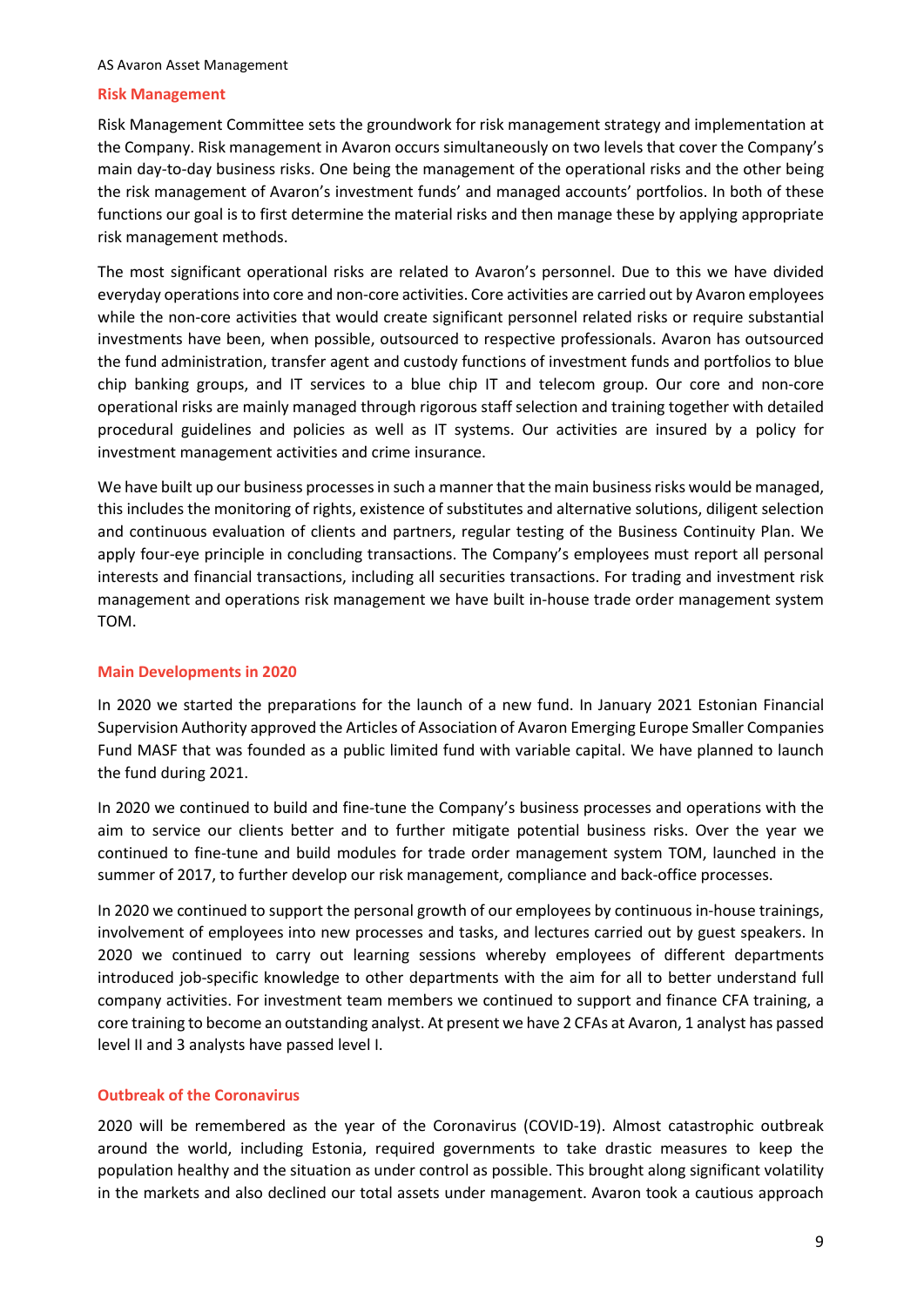from day one to protect our people and mitigate risk to Avaron, our clients and our business. Avaron's Risk Management Committee has actively monitored the situation and set guidelines depending on the overall virus situation. Apart from some key investment team members and trading desk most of our employees have been working from home during peak periods of the pandemic from March to mid-May last year and from December till February this year, and contacts have been reduced to a minimum. All our employees have stayed healthy and all our systems have worked flawlessly, and our collective effort has ensured that Avaron continues to service the clients at the highest level.

### **Company Financial Results**

Avaron fee income totalled 2.5 million euros (2019: 2.2 million euros) and net service income 1.8 million euros (2019: 1.6 million euros). The Company's net profit in 2020 was 0.9 million euros (2019: 0.8 million euros). The Company's total assets amount to 4.6 million euros (2019: 5.2 million euros) and are decreased mainly due to last year's dividend payment. In 2020 Avaron paid 0.9 million euros as dividends. The financial results during the 5 year period can be found in table 1.

#### *Table 1. Avaron's financials*

| <b>EUR '000</b>         | 2016    | 2017    | 2018    | 2019    | 2020    |
|-------------------------|---------|---------|---------|---------|---------|
| Fee income              | 4,259   | 3,105   | 2,793   | 2,231   | 2,505   |
| Net fee income          | 3,029   | 2,167   | 1,935   | 1,593   | 1,821   |
| Expenses                | 756     | 823     | 794     | 810     | 881     |
| Net profit              | 2,025   | 980     | 794     | 860     | 938     |
| Total assets            | 7,010   | 6,061   | 5,512   | 5,216   | 4,566   |
| <b>Owners Equity</b>    | 4,005   | 3,117   | 2,578   | 3,168   | 3,369   |
| Assets under management | 548,200 | 483,000 | 386,000 | 390,000 | 303,000 |

6 April 2021

Kristel Kivinurm-Priisalm Member of the Management Board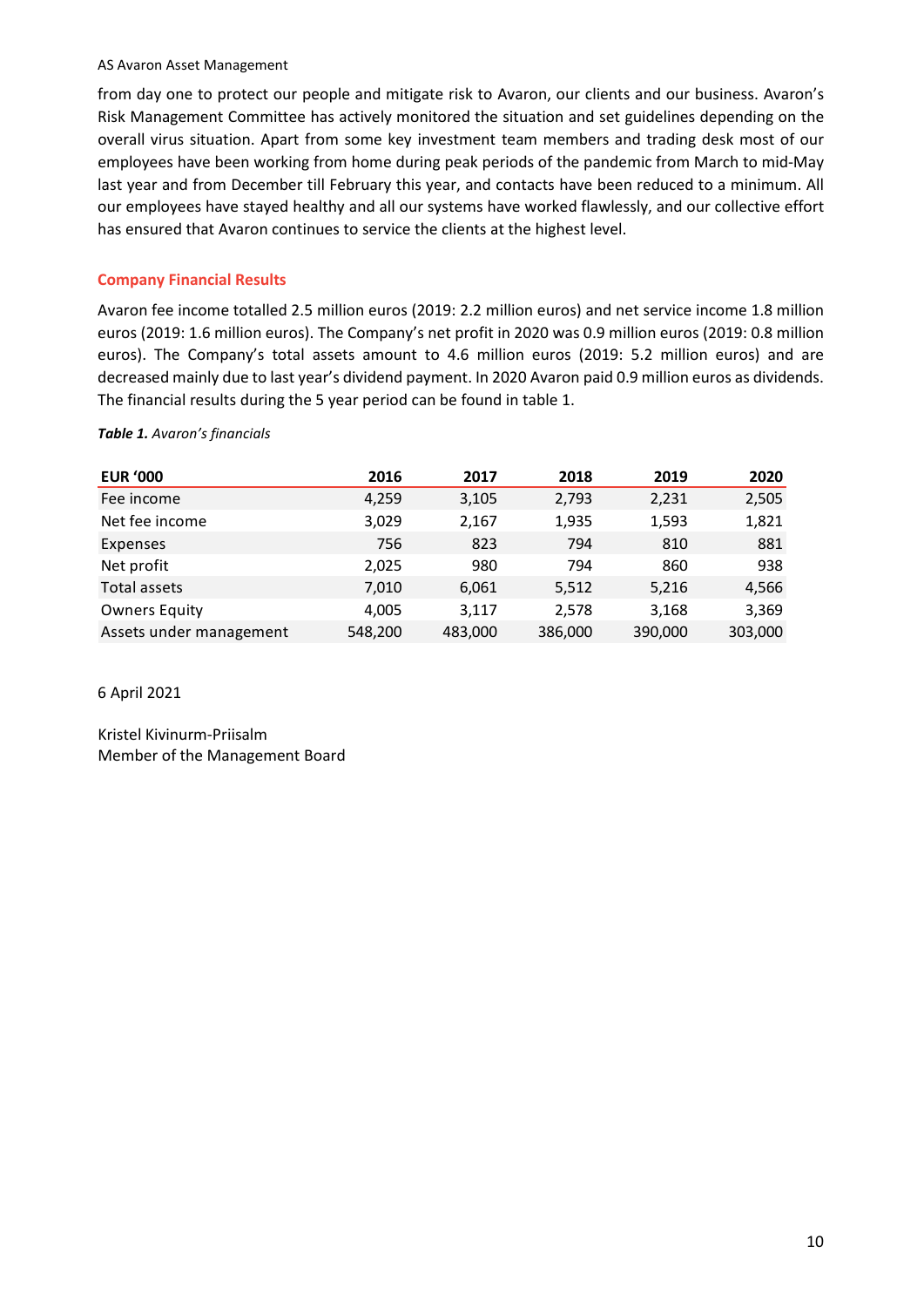### <span id="page-10-0"></span>**MANAGEMENT BOARD DECLARATION**

The Management Board is declaring its responsibility for the preparation of the annual accounts of AS Avaron Asset Management for the financial year ended on 31 December 2020.

The annual accounts are prepared according to the Accounting Principles Generally Accepted in Estonia, and present a true and fair view of the financial position, economic performance and cash flows of AS Avaron Asset Management.

Preparation of the annual accounts according to the Accounting Principles Generally Accepted in Estonia assumes the Management Board to make estimates on the assets and liabilities of AS Avaron Asset Management as of the reporting date, and on income and expenses for the reporting period. These estimates are based on up-to-date information about the state of AS Avaron Asset Management and consider the plans and risks as of the annual accounts' preparation date. The ultimate outcome of the business transactions recorded may differ from those estimates.

The annual accounts reflect those significant circumstances that have an effect on the valuation of assets and liabilities until the preparation date of the annual accounts, 6 April 2021.

The Management Board considers AS Avaron Asset Management to carry its activities as a going concern.

| <b>Name</b>               | <b>Position</b>  | <b>Signature</b>   | Date         |
|---------------------------|------------------|--------------------|--------------|
|                           |                  |                    |              |
|                           |                  |                    |              |
| Kristel Kivinurm-Priisalm | Member of the    | /Signed digitally/ | 6 April 2021 |
|                           | Management Board |                    |              |
|                           |                  |                    |              |
| Valdur Jaht               | Member of the    | /Signed digitally/ | 6 April 2021 |
|                           | Management Board |                    |              |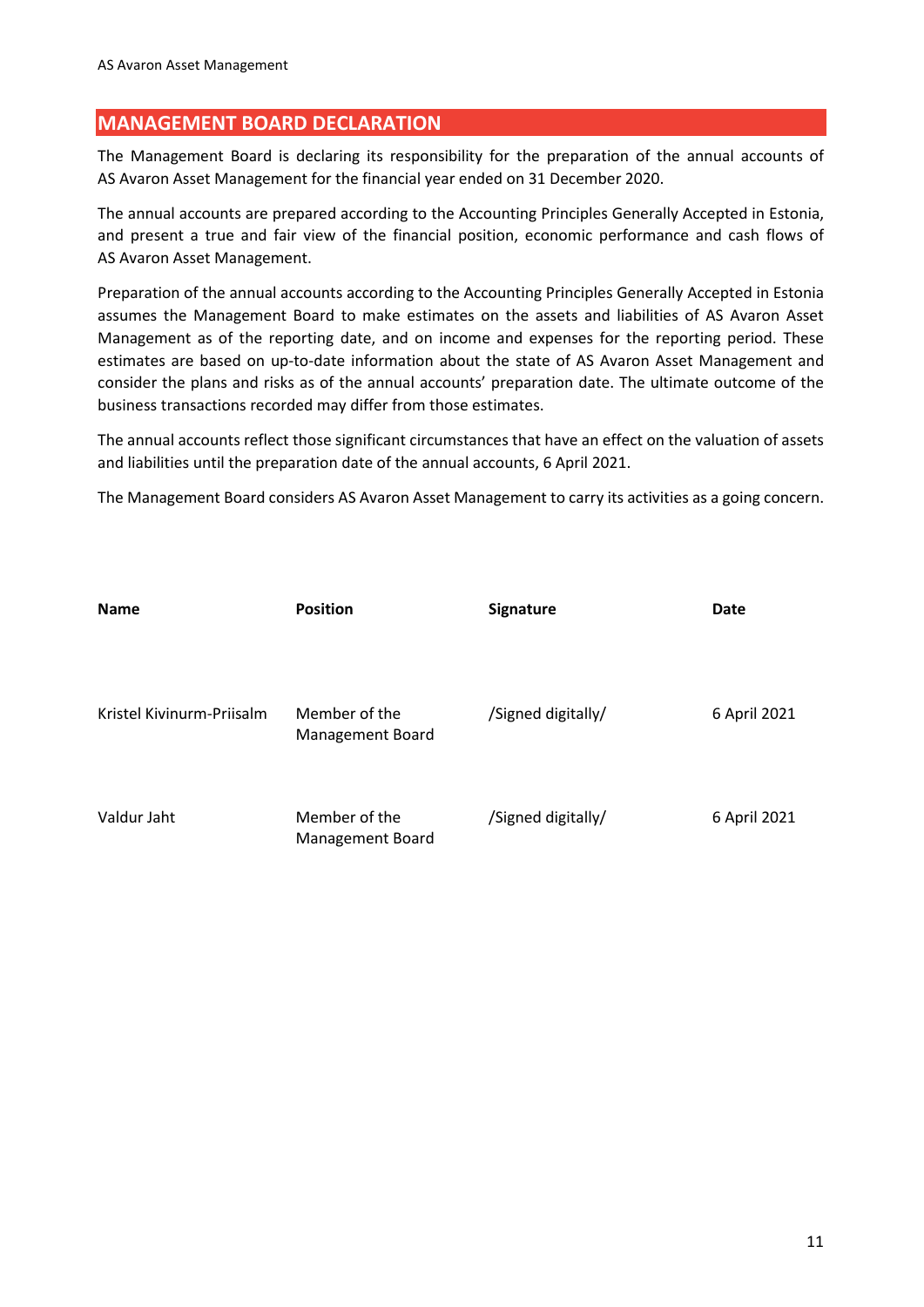# <span id="page-11-0"></span>**FINANCIAL STATEMENTS**

# <span id="page-11-1"></span>**BALANCE SHEET**

| <b>EUR '000</b>                            | <b>Note</b> | 31/12/2020 | 31/12/2019 |
|--------------------------------------------|-------------|------------|------------|
| <b>ASSETS</b>                              |             |            |            |
| Cash and cash equivalents                  | 2           | 2,903      | 2,039      |
| <b>Receivables and prepayments</b>         |             |            |            |
| Trade receivables                          |             | 289        | 434        |
| Tax prepayments and receivables            |             | 24         | 30         |
| Other receivables and prepayments          | 5           | 30         | 48         |
| <b>Total receivables and prepayments</b>   |             | 343        | 512        |
| <b>Financial investments</b>               |             |            |            |
| Term deposits                              | 3           |            | 1,750      |
| <b>Bonds</b>                               | 3           | 693        | 502        |
| Loan receivables                           | 14          | 200        |            |
| Units of own investment funds              | 3; 14       | 413        | 399        |
| <b>Total financial investments</b>         |             | 1,306      | 2,651      |
| Tangible assets                            | 4           | 14         | 14         |
| <b>TOTAL ASSETS</b>                        |             | 4,566      | 5,216      |
| LIABILITIES AND SHAREHOLDERS' EQUITY       |             |            |            |
| <b>Payables and prepayments</b>            |             |            |            |
| Payable to employees                       | 7           | 511        | 540        |
| Tax payables                               | 6           | 130        | 283        |
| <b>Other liabilities</b>                   | 8           | 556        | 1,225      |
| <b>Total payables and prepayments</b>      |             | 1,197      | 2,048      |
| <b>Shareholders' equity</b>                |             |            |            |
| Share capital in nominal value             | 11          | 272        | 272        |
| Share premium                              |             |            | 512        |
| Statutory legal reserve                    |             | 27         | 27         |
| Retained earnings                          | 10          | 2,132      | 1,497      |
| Profit for the financial year              | 10          | 938        | 860        |
| <b>TOTAL SHAREHOLDERS' EQUITY</b>          |             | 3,369      | 3,168      |
| TOTAL LIABILITIES AND SHAREHOLDERS' EQUITY |             | 4,566      | 5,216      |

06.04.2021 Signature / allkiri France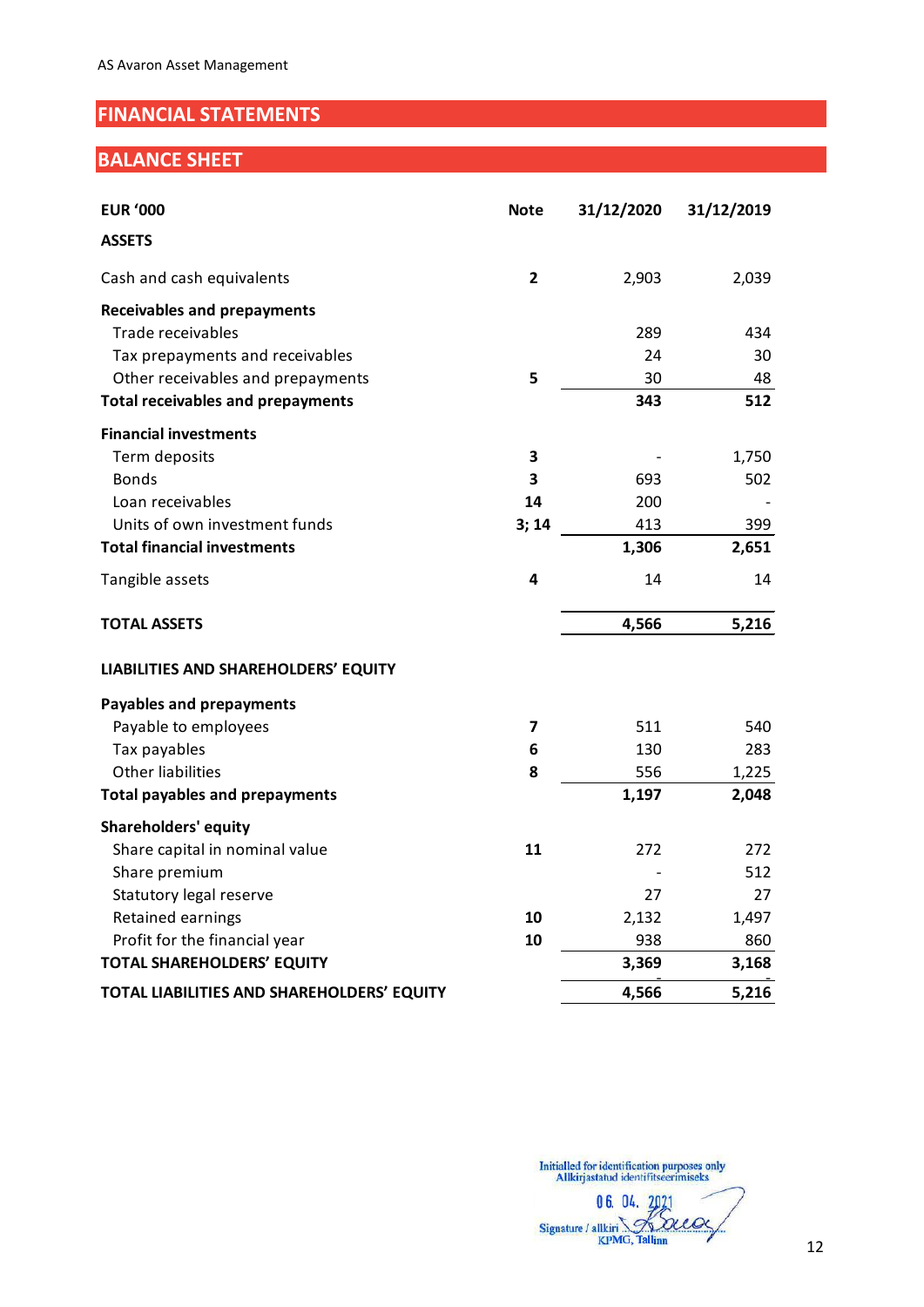# <span id="page-12-0"></span>**INCOME STATEMENT**

| <b>EUR '000</b>                                                | <b>Note</b> | 2020  | 2019  |
|----------------------------------------------------------------|-------------|-------|-------|
| Fee income                                                     | 12          | 2,505 | 2,231 |
| Fee expense                                                    | 12          | 684   | 638   |
| Net fee income                                                 |             | 1,821 | 1,593 |
| <b>Financial income and expenses</b>                           |             |       |       |
| Interest income                                                |             | 32    | 52    |
| Interest expense                                               |             | $-59$ | $-24$ |
| Change in value of financial investments                       |             | 16    | 29    |
| Other financial income                                         |             |       | 85    |
| <b>Net financial income</b>                                    |             | $-11$ | 142   |
| <b>Operating expenses</b>                                      |             |       |       |
| Wages and salaries                                             | 13          | 445   | 414   |
| Social tax and unemployment insurance contribution<br>expenses | 13          | 153   | 145   |
| Miscellaneous operating expenses                               |             | 276   | 245   |
| incl. advertising expense                                      |             |       | 1     |
| <b>Total operating expenses</b>                                |             | 874   | 804   |
| Depreciation and impairment of tangible assets                 | 4           | 7     | 6     |
| Other income                                                   |             |       | 2     |
| Profit before income tax                                       |             | 929   | 927   |
| Income tax                                                     |             | -9    | 67    |
| Profit for the financial year                                  |             | 938   | 860   |

06. 04. 2021 Signature / allkiri Laca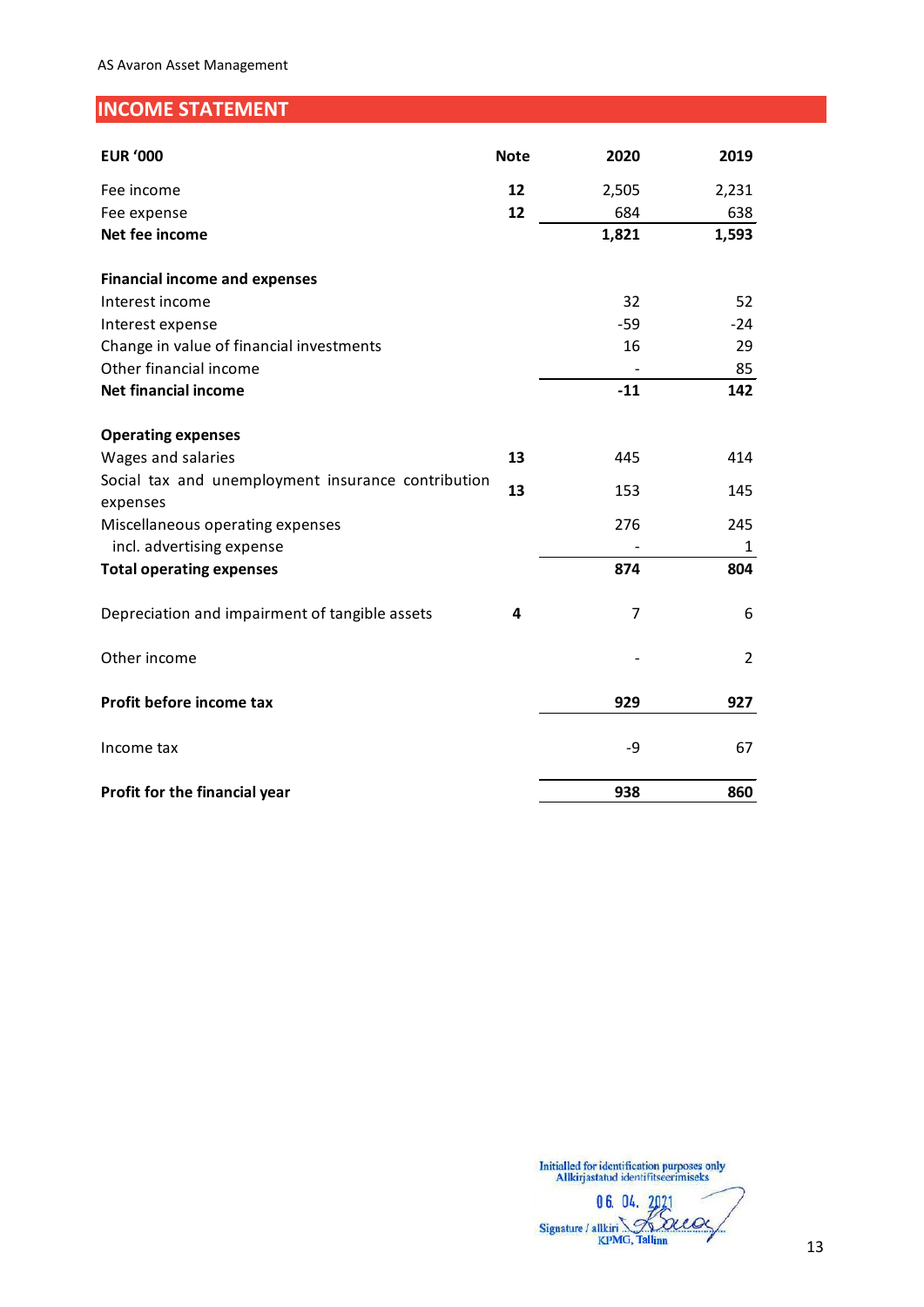# <span id="page-13-0"></span>**STATEMENT OF CASH FLOW**

| <b>EUR '000</b>                                  | <b>Note</b> | 2020     | 2019     |
|--------------------------------------------------|-------------|----------|----------|
| <b>CASH FLOW FROM OPERATING ACTIVITIES</b>       |             |          |          |
| Profit for the financial year                    |             | 938      | 860      |
| Adjustments:                                     |             |          |          |
| Depreciation and impairment of tangible assets   | 4           | 7        | 6        |
| Interest income/-expense                         |             | 27       | $-28$    |
| Change in value of financial investments         |             | $-16$    | $-29$    |
| Other financial income                           |             |          | $-85$    |
| Income tax                                       |             | -9       | 67       |
| Change in receivables and prepayments made       |             | 169      | 19       |
| Change in liabilities and prepayments collected  |             | $-71$    | -75      |
| Total cash flow from operating activities        |             | 1,045    | 735      |
| <b>CASH FLOW FROM INVESTING ACTIVITIES</b>       |             |          |          |
| Acquisition of financial instruments             |             | $-443$   | $-1,951$ |
| Sale of financial instruments                    |             | 2,003    | 400      |
| Acquisition of tangible assets                   | 4           | -6       | -8       |
| Loans given                                      | 14          | $-200$   |          |
| Repayment of loans given                         | 14          |          | 550      |
| Interest received                                |             | 31       | 54       |
| <b>Total cash flow from investing activities</b> |             | 1,385    | $-955$   |
| <b>CASH FLOW FROM FINANCING ACTIVITIES</b>       |             |          |          |
| Proceeds from sale of treasury shares            |             | 48       |          |
| Purchases of treasury shares                     |             | $-560$   |          |
| Dividends paid                                   |             | $-895$   | $-901$   |
| Income tax paid                                  |             | $-159$   | $-187$   |
| <b>Total cash flow from financing activities</b> |             | $-1,566$ | $-1,088$ |
| <b>Total cash flow</b>                           |             | 864      | $-1,308$ |
| Cash and cash equivalents at beginning of period |             | 2,039    | 3,347    |
| Cash and cash equivalents at end of period       | 2           | 2,903    | 2,039    |

06. 04. 2021 Signature / allkiri Louv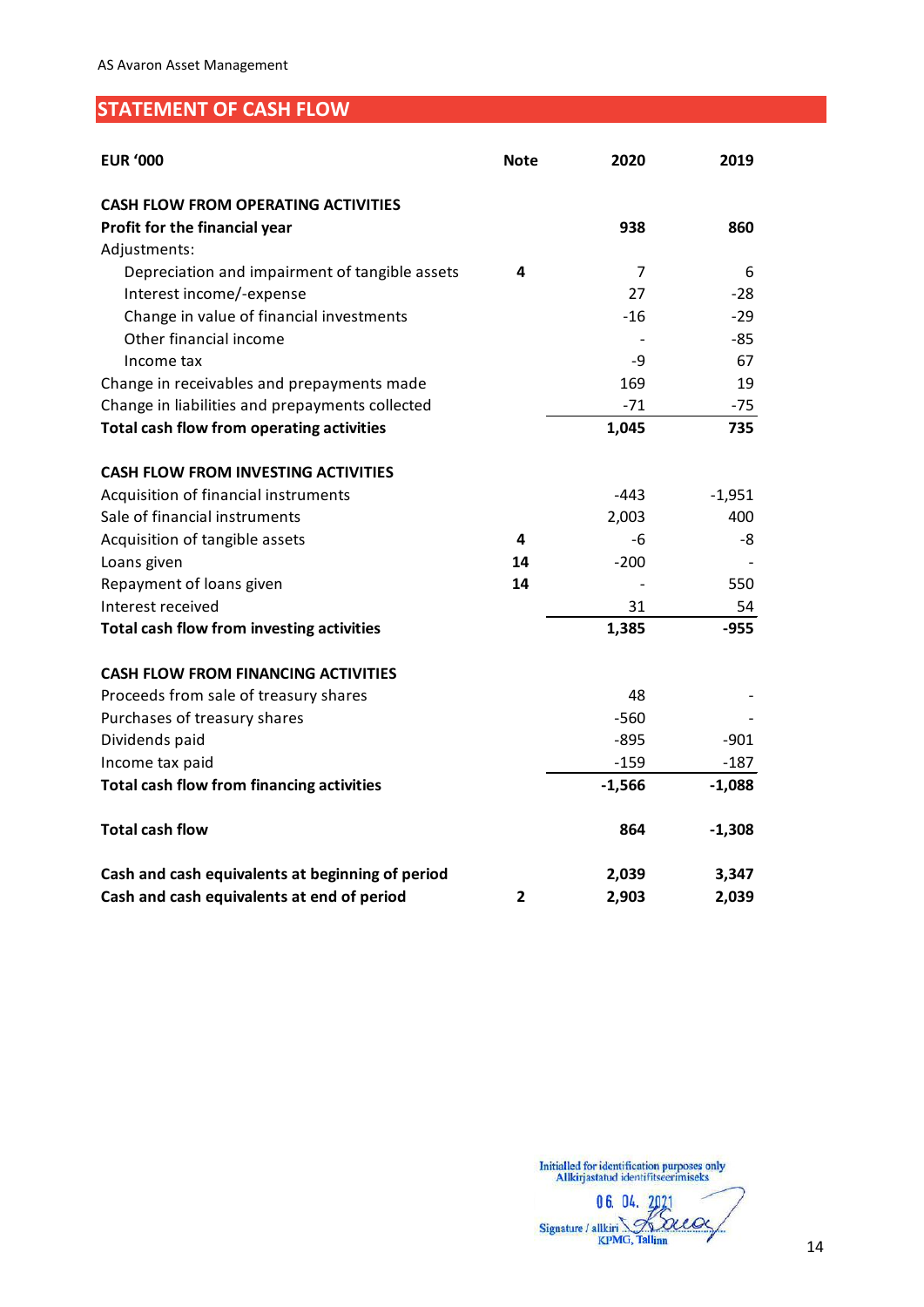# <span id="page-14-0"></span>**STATEMENT OF CHANGES IN EQUITY**

| <b>EUR '000</b>                | <b>Share</b>             | <b>Share</b><br>capital premium | <b>Treasury</b><br>shares | <b>Statutory</b><br>reserve<br>capital | <b>Retained</b><br>earnings | <b>Profit for</b><br>the<br>financial<br>year | <b>Total</b><br>equity |
|--------------------------------|--------------------------|---------------------------------|---------------------------|----------------------------------------|-----------------------------|-----------------------------------------------|------------------------|
| 31/12/2018                     | 272                      | 512                             |                           | 27                                     | 973                         | 794                                           | 2,578                  |
| Distribution of profit         |                          |                                 |                           |                                        | 794                         | $-794$                                        |                        |
| Distributed dividends          |                          |                                 |                           |                                        | $-270$                      |                                               | $-270$                 |
| Profit for the financial year  |                          |                                 |                           |                                        |                             | 860                                           | 860                    |
| 31/12/2019                     | 272                      | 512                             |                           | 27                                     | 1,497                       | 860                                           | 3,168                  |
| Distribution of profit         |                          |                                 |                           |                                        | 860                         | $-860$                                        |                        |
| Distributed dividends          |                          |                                 |                           |                                        | $-225$                      |                                               | $-225$                 |
| Proceeds from sale of treasury |                          |                                 |                           |                                        |                             |                                               |                        |
| shares                         | $\overline{\phantom{a}}$ | $-512$                          | 560                       |                                        |                             |                                               | 48                     |
| Purchases of treasury shares   |                          |                                 | -560                      |                                        |                             |                                               | $-560$                 |
| Profit for the financial year  |                          |                                 |                           |                                        |                             | 938                                           | 938                    |
| 31/12/2020                     | 272                      |                                 |                           | 27                                     | 2,132                       | 938                                           | 3,369                  |

Additional information on the share capital has been provided in Note 11.

06. 04. 2021 acca Signature / allkiri Ñ. **KPMG, Tallinn**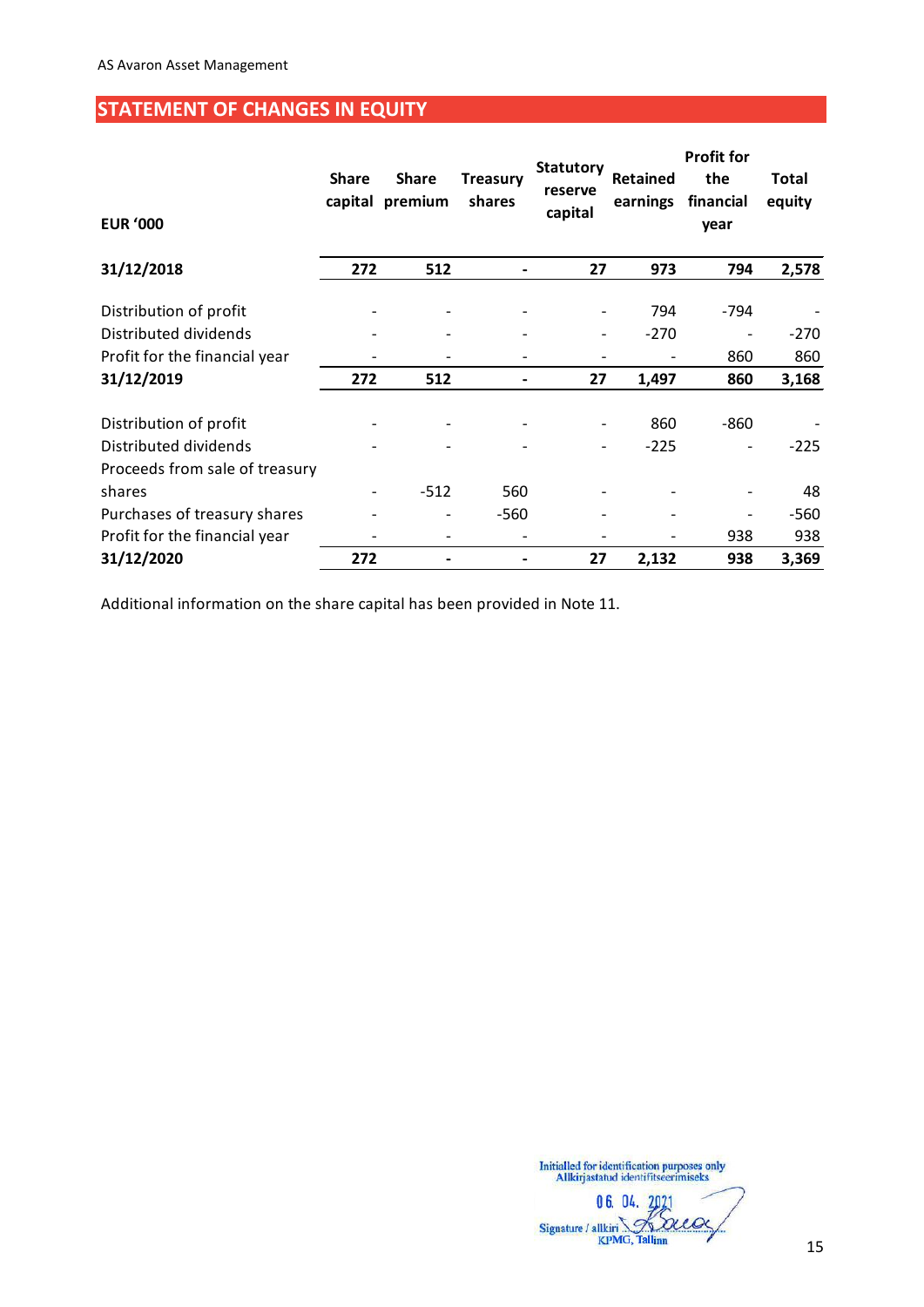# <span id="page-15-0"></span>**NOTES TO THE ANNUAL ACCOUNTS**

### <span id="page-15-1"></span>**NOTE 1. ACCOUNTING POLICIES**

The annual accounts of AS Avaron Asset Management for the financial year 2020 have been prepared according to the Investment Funds Act as supplemented by the Regulations by the Minister of Finance, and the Accounting Principles Generally Accepted in Estonia. The requirements of the Accounting Principles Generally Accepted in Estonia comply with the internationally acknowledged accounting and reporting principles, and are stipulated in the Estonian Accounting Act, which is supplemented by the guidelines issued by the Estonian Accounting Standards Board. In accordance with Section 12-13 and 26-27 of Guideline No 2 of the Estonian Accounting Standards Board, the Company has adopted specially modified scheme of Income Statement and Balance Sheet that are better suited for presenting the operations of the Company as a fund management company. The Regulation of the Minister of Finance No 12 dated 5 February 2017 "Fund management company´s Financial Supervisory Authority reports bases for preparations and presentation, and the requirements for reporting the fund management company´s own funds" was adopted for the financial year 2020.

The annual accounts have been prepared in thousands of EUR unless indicated differently. The annual accounts have been prepared on the historical cost basis, except for the revaluation of certain properties and financial instruments that have been accounted for at fair value.

The principal accounting policies adopted are presented below.

#### **Foreign currency transactions**

Foreign currency transactions are recorded at the rates of exchange quoted by the European Central Bank (hereafter: "ECB") at the transaction date. Foreign currency monetary items and those non-monetary items that are carried at fair value are retranslated into EUR at the official foreign currency exchange rates prevailing on the reporting date. Non-monetary items, which are not carried at fair value (i.e. prepayments and tangible assets), are not retranslated; instead, foreign currency exchange rates prevailing on the transaction date are used. Gains and losses from foreign currency transactions are recorded in the income statement on net basis.

#### **Financial assets and financial liabilities**

Cash, contractual rights to receive cash or other financial assets (i.e. trade receivables) from third parties, equity instruments of other entities and contractual rights to exchange financial assets with third parties under the conditions that are potentially favourable to the Company, are considered to be financial assets. Contractual obligations to deliver cash or other financial assets to third parties and contractual obligations to exchange financial assets with third parties under the conditions that are potentially unfavourable to the Company are considered to be financial liabilities.

Financial assets and liabilities are initially measured at cost, which is the fair value of consideration given or received to acquire the financial asset or liability. Initial cost of all financial assets and liabilities include direct transaction costs.

A regular purchase or sale of financial assets is recognised on value date. If the reporting date is between trade date and value date of a transaction, the change in value between the trade date and the reporting date shall be recognised as the accounting period's profit or loss. Depending on their category, financial assets and liabilities are subsequently measured at fair value, cost or amortized cost.

Financial instruments carried at fair value are re-valued on each reporting date. Change in fair value of financial assets and liabilities that are acquired for trading, as well as derivatives are recognised in the

Initialled for identification purposes only Allkirjastatud identifitseerimiseks  $06<sub>04</sub>$ Loug Signature / allkiri KPMG,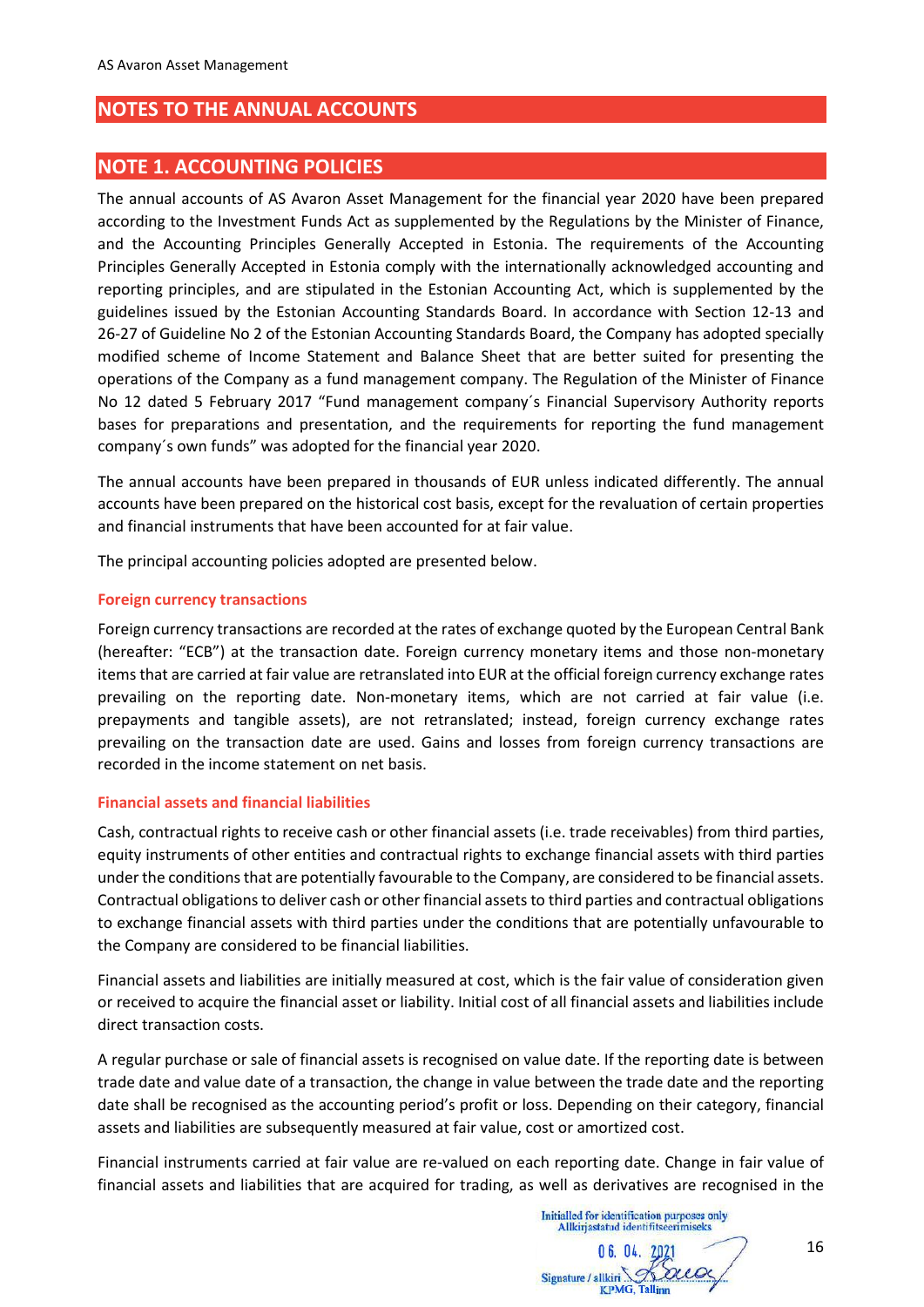income statement for the period. Changes in the value of other financial assets accounted for at fair value are recognised directly in equity as a revaluation reserve.

The amortized cost of a financial instrument is the amount at which it is measured at initial recognition, discounted using the effective interest method less principal repayments and any reduction for impairment or uncollectibility.

Financial assets are derecognised when the Company loses the right to the cash flows arising from the financial asset or transfers the cash flows derived from the financial asset and most risks and rewards of ownership of the financial asset to a third party. Financial liabilities are derecognised when the obligation under the liability is discharged, cancelled or expired.

#### **Trade receivables**

Current and non-current trade receivables are recorded at amortized cost, i.e. at their net present value, from which doubtful accounts are deducted.

Trade receivables, which partly or fully are not expected to be collected, are expensed and reported in the income statement as "Miscellaneous operating expenses". Receivables, collection of which is not feasible or economically justified, are considered to be non-collectible and written-off from the balance sheet.

#### **Tangible assets**

Assets held for use in the supply of services or for administrative purposes, with useful life of over one year and with a minimum value EUR 640 are considered to be tangible assets. Tangible assets are recorded at cost, which comprises purchase price and other directly attributable expenditures.

Depreciation is calculated on the straight-line method. Depreciation rates are assigned separately to each tangible asset or its separately identifiable component depending on its estimated useful life as follows:

- IT equipment 30% per annum,
- Office equipment 30% per annum,
- Furniture 25% per annum,
- Other equipment  $25%$  per annum.

Improvements to tangible assets are capitalised if they comply with the definition of a tangible asset and the criteria for recognizing an asset on the balance sheet, including the participation of these costs in generating future economic benefits. Maintenance and repairs are expensed when incurred.

#### **Impairment of assets**

At each reporting date, it is reviewed whether there is any indication that assets are impaired. If the management board of the Company detects any indication that the value of an asset may have declined below its carrying amount, impairment test is carried out.

### *Financial assets*

Impairment of individually significant financial assets is assessed separately for each asset. Impairment of financial assets that are not individually significant and for which there are no objective evidence of impairment, are assessed in aggregate.

If there is any objective evidence that a financial asset is impaired, financial assets carried at amortized cost are written down to their net present value of the estimated future cash inflows (discounted with the effective interest rate of the financial asset determined at recognition). Impairment of a financial asset is recognized as expense in the income statement for the financial year.

Initialled for identification purposes only Allkirjastatud identifitseerimiseks

Signature / allkiri **KPMG**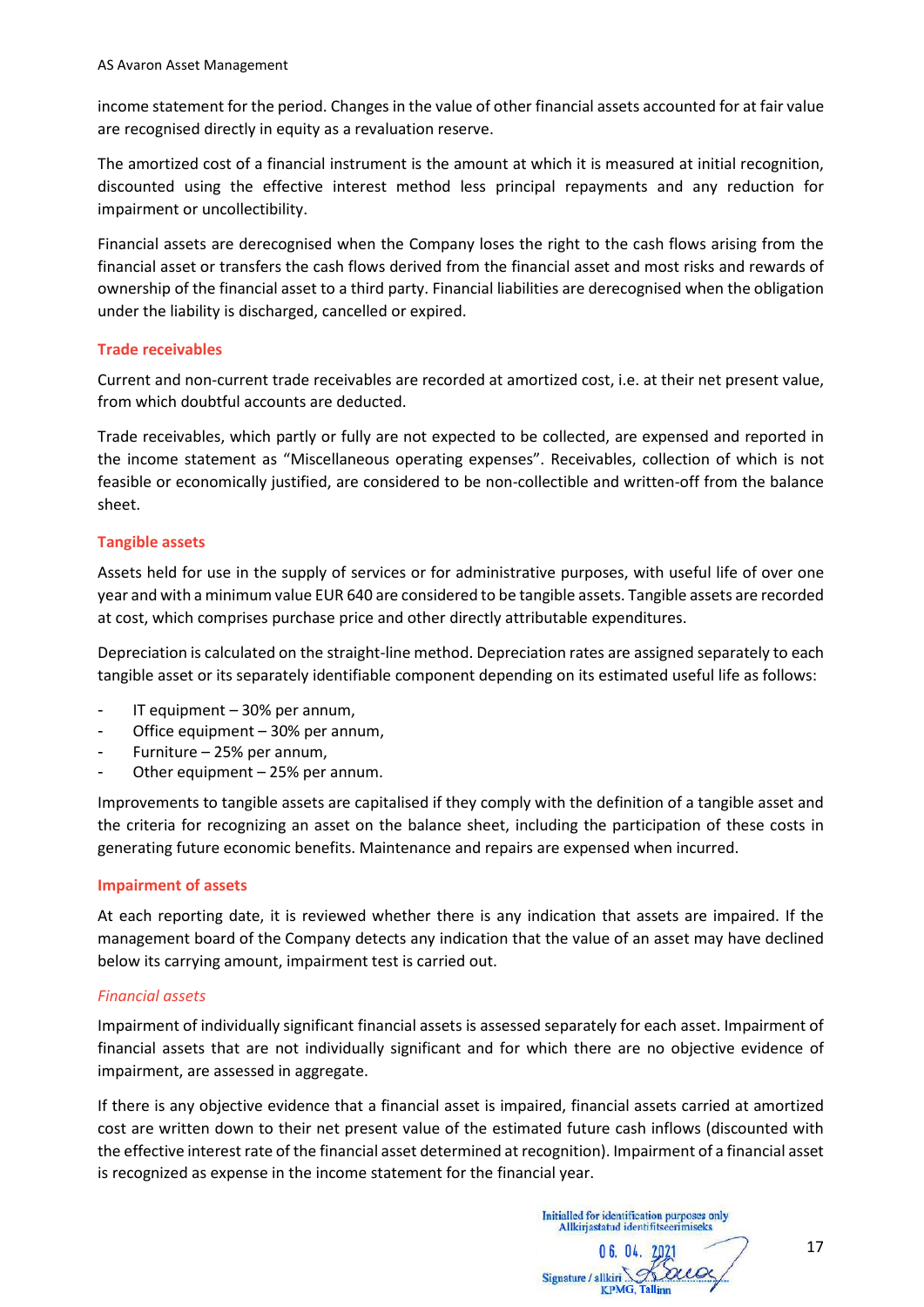If the value of financial assets carried at amortized cost increases in subsequent periods, the previously recognized impairment loss is reversed up to the amount which is lower from both the following:

- net present value of expected future cash inflows from the financial asset,
- carrying amount measured at amortized cost as if no impairment loss had been recognized.

The amount of the reversal of impairment losses are recognized in the income statement for the financial year on the same expense account as a reverse entry.

### *Tangible assets*

The recoverable amount of a tangible asset recognized at cost is estimated to conduct the impairment test. If it is not possible to estimate the recoverable amount of an individual asset, the recoverable amount of a cash-generating unit to which the asset belongs, is determined.

The recoverable amount is the higher of the asset's net selling price and asset's value in use. In assessing the value in use, the estimated future cash flows from continuous use and subsequent disposal are discounted to their present value using a discount rate that reflects expected return on similar investments.

If the recoverable amount of an asset is estimated to be less than its carrying amount, the carrying amount of the asset is reduced to its recoverable amount. The impairment loss is recognized in the income statement as "Change in value of tangible assets" when incurred.

The Company assesses at each reporting date whether there are any indications that the recoverable amount of an impaired asset has increased by performing an impairment test. If it appears as a result of the impairment test, that the recoverable amount has increased and the previously recognized impairment loss is no longer justified, the carrying amount is increased. The reversal should not result in a carrying amount exceeding the amortized cost if no impairment had been recognized.

The amount of the reversal of impairment loss is recognized in the income statement as "Change in value of tangible assets" for the financial year on the same expense account as a reverse entry.

### **Liabilities and obligations**

All known liabilities that can be reliably measured and the realisation of which is probable are recognised in the balance sheet as liabilities. All financial liabilities are measured at amortised cost in the balance sheet, except for derivatives with a negative fair value that are measured at fair value.

Other liabilities the realisation of which is dependent on the fulfilment of certain conditions are disclosed in the notes to the annual accounts as contingent liabilities.

Holiday pay has been expensed in the period when the obligation was due, i.e. when an employee becomes entitled to demand paid holiday. Bonuses to employees have been expensed in the period for which the bonuses are payable. The creation of a provision for holiday pay and bonuses together with the applicable social tax and unemployment insurance tax or the relevant change in the provision is recognized as an expense in the income statement and as a liability on the balance sheet.

#### **Reserves**

The statutory legal reserve is recorded according to the requirements of the Commercial Code and comprises distributions made out of the net profit. The annual contribution must amount to at least 1/20 of the net profit for the financial year until the statutory legal reserve equals at least 1/10 of the share capital amount.

Initialled for identification purposes only<br>Allkirjastatud identifitseerimiseks Signature / allki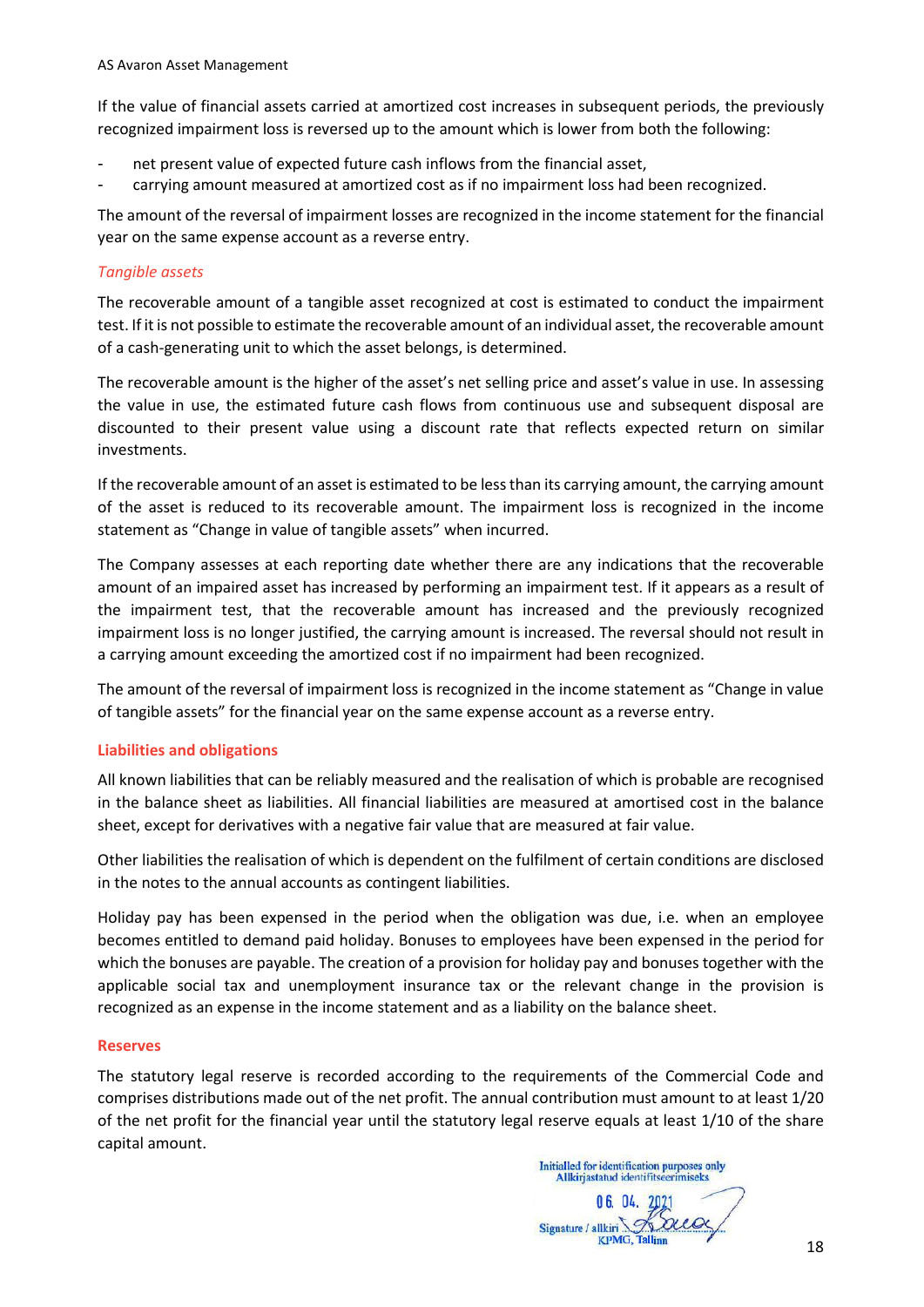#### **Revenue recognition**

Revenue is measured at the fair value of the consideration received or receivable, i.e. representing the amounts receivable for the services provided. Fee income is recognised in the period when the service was provided, provided that the collection of the relevant receivables is probable, and income and expenses incurred in respect of the transaction can be measured reliably. The revenues have been received for services provided in the Republic of Estonia.

Interest income is recognised on accrual basis.

Fee income includes fund management fees, subscription and redemption fees, fees from managing discretionary securities portfolios, investment advisory fees and fees for providing services in to thirdparty funds under outsourcing agreements.

Fee expense includes expenses directly related to earning fee income, i.e. rebates of fund management and other service fees, fees payable for the services of credit institutions and registrars, and other fee expense directly related to providing the Company's main services.

#### **Leases**

Assets held under operating lease are not reported on the balance sheet. Rentals payable under operating leases are charged to the income statement on a straight-line basis over the term of the relevant lease, irrespectively from disbursements.

#### **Cash and cash flows**

Cash in the cash flow statement includes cash at hand, demand deposits and other deposits with credit institutions (with remaining term up to 3 months).

Cash flows from operating activities are reported using the indirect method. Cash flows from investing and financing activities are reported based on gross receipts and disbursements made during the financial year.

#### **Equity instruments**

Equity instruments are recognised after the entity has issued these instruments and the other party has a contractual obligation to pay for them. Equity instruments are recorded at the fair value of proceeds received or receivable less issuance costs. If the fair value of proceeds receivable differs from the nominal value of issued equity instruments, the positive difference will be recorded in the item "Share premium" and the negative difference as a reduction of "Share premium" in case it has a positive balance, otherwise in the item "Retained earnings".

Signature /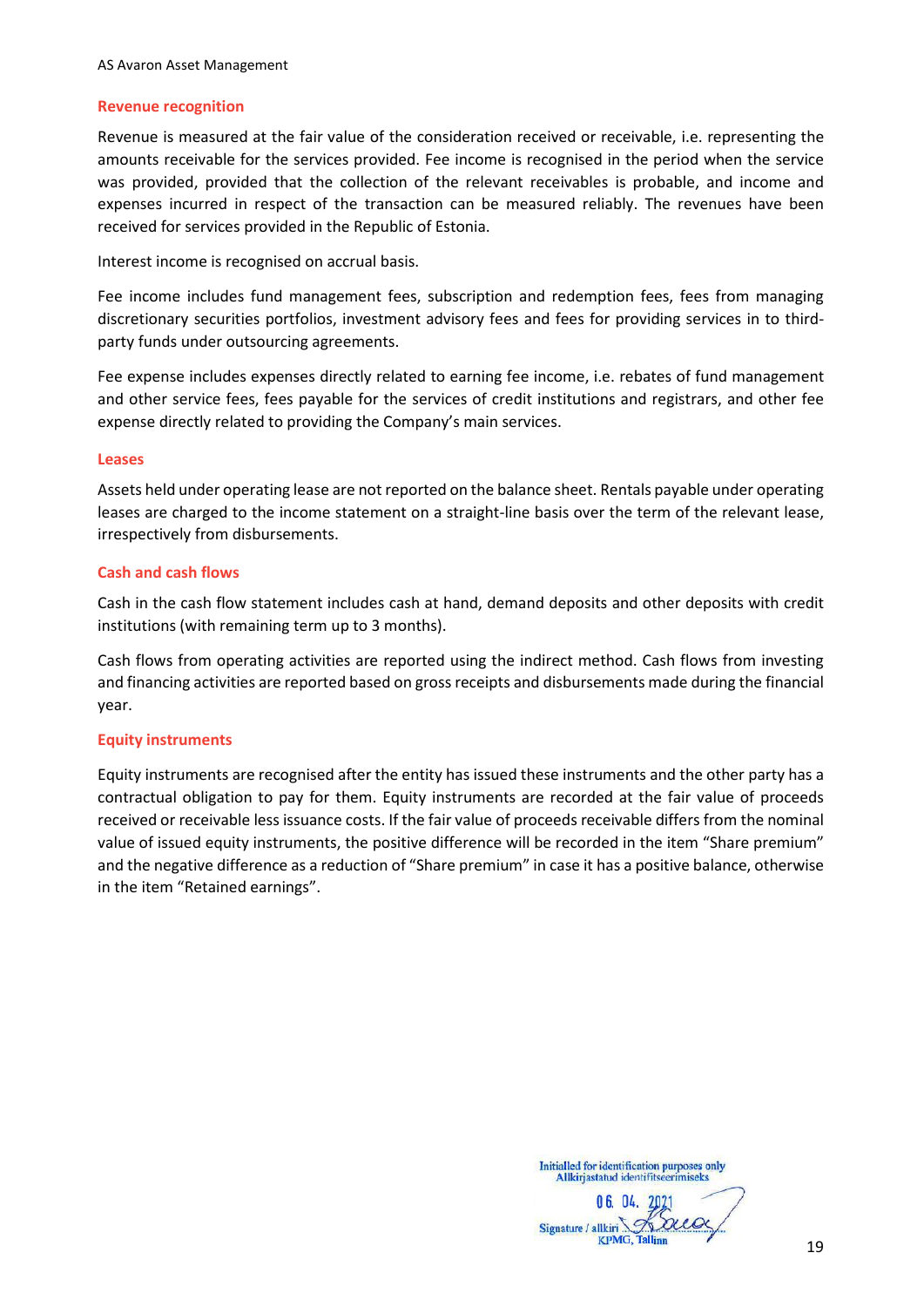# <span id="page-19-0"></span>**NOTE 2. CASH AND CASH EQUIVALENTS**

### **Original currency, '000**

|                            |                       | Exchange    |       |                      |
|----------------------------|-----------------------|-------------|-------|----------------------|
|                            |                       | rate of the |       | Value in % of Cash,  |
|                            | 31/12/2020 ECB's used |             |       | <b>EUR</b> converted |
| <b>Current account EUR</b> | 2,463                 |             | 2,463 | 85%                  |
| Current account USD        | 525                   | 1.2271      | 428   | 15%                  |
| <b>Current account PLN</b> | 56                    | 4.5597      | 12    | 0%                   |
| <b>Total</b>               |                       |             | 2,903 | 100%                 |

|                            |                       | <b>Exchange</b> |            |                     |
|----------------------------|-----------------------|-----------------|------------|---------------------|
|                            |                       | rate of the     |            | Value in % of Cash, |
|                            | 31/12/2019 ECB's used |                 | <b>EUR</b> | converted           |
| <b>Current account EUR</b> | 1.514                 |                 | 1.514      | 74%                 |
| <b>Current account USD</b> | 582                   | 1.1234          | 518        | 26%                 |
| <b>Current account PLN</b> | 29                    | 4.2568          |            | 0%                  |
| <b>Total</b>               |                       |                 | 2,039      | 100%                |

### <span id="page-19-1"></span>**NOTE 3. FINANCIAL INVESTMENTS**

#### **Financial investments at amortised cost**

Term deposits amounted to 0 euros as of 31 December 2020 (2019: 1,750 thousand with maturity 6-12 months, interest rates are between 0.40-0.60%). Term deposits were held in EUR.

In 2020, a loan in the amount of 200,000 euros was given in nominal currency EUR, interest rate 0.5%, with maturity 31 December 2022 (Note 14).

#### **Financial investments at fair value**

#### **EUR '000**

|                                                    | <b>Units of own</b> |              |              |
|----------------------------------------------------|---------------------|--------------|--------------|
|                                                    | investment          |              |              |
|                                                    | funds               | <b>Bonds</b> | <b>Total</b> |
| 31/12/2018                                         | 378                 | 492          | 870          |
| Purchase of investments                            |                     | 101          | 101          |
| Sale or redemption of investments                  |                     | $-100$       | $-100$       |
| Gain/loss from sales or revaluation of investments | 21                  | 9            | 30           |
| 31/12/2019                                         | 399                 | 502          | 901          |
| Purchase of investments                            |                     | 443          | 443          |
| Sale or redemption of investments                  |                     | $-253$       | $-253$       |
| Gain/loss from sales or revaluation of investments | 14                  |              | 15           |
| 31/12/2020                                         | 413                 | 693          | 1,106        |

Securities are accounted for on the basis of market prices quoted in an active market.

Signature / allkiri **KPMG, Tallim**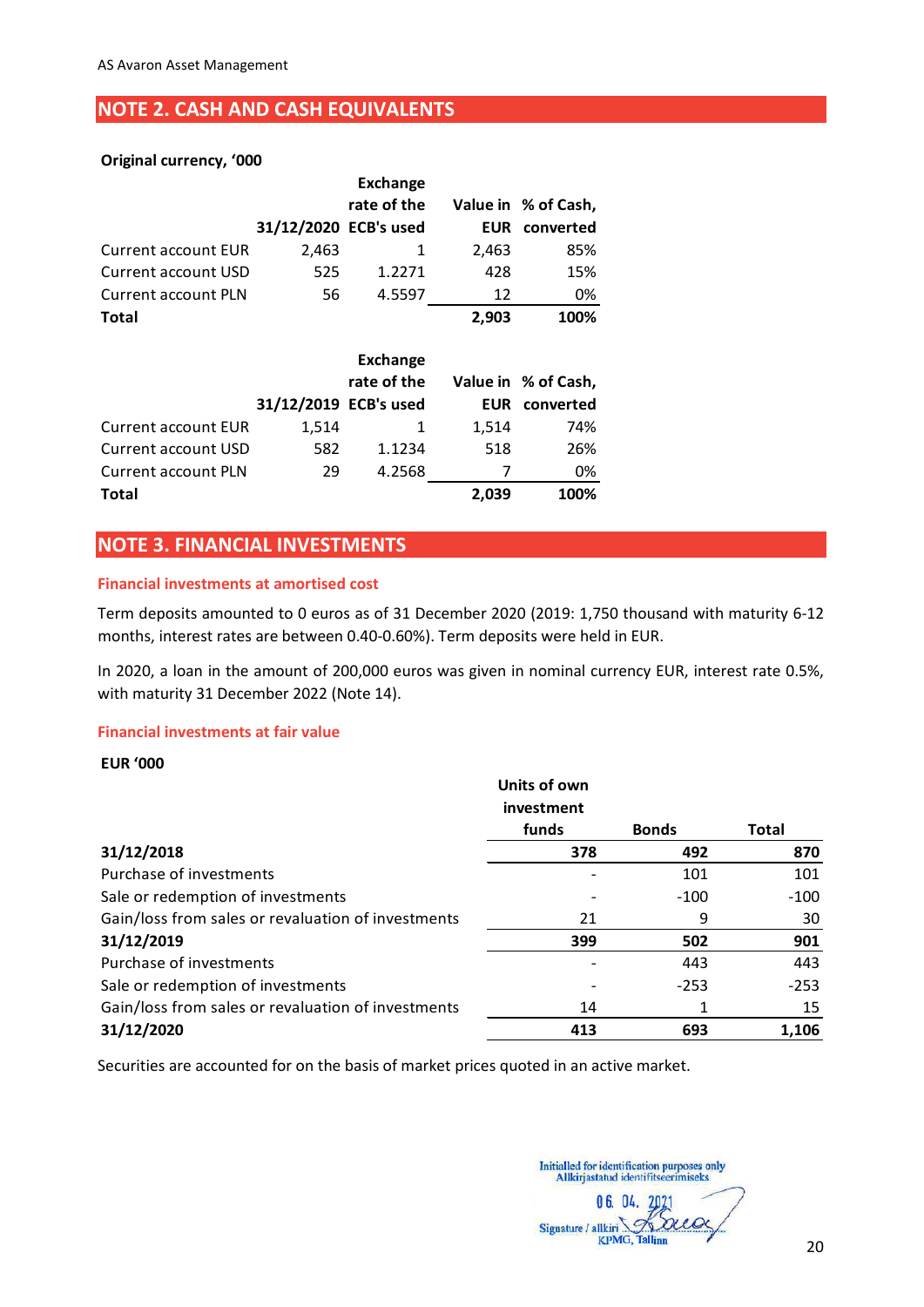# <span id="page-20-0"></span>**NOTE 4. TANGIBLE ASSETS**

|                                                         | IT and<br>office | <b>Furniture</b><br>and other |       |
|---------------------------------------------------------|------------------|-------------------------------|-------|
| <b>EUR '000</b>                                         | equipment        | equipment                     | Total |
| <b>Acquisition cost</b>                                 |                  |                               |       |
| 31/12/2019                                              | 40               | 70                            | 110   |
| Addition                                                | 6                |                               | 6     |
| Write off                                               | $-2$             |                               | $-2$  |
| 31/12/2020                                              | 44               | 70                            | 114   |
| <b>Accumulated depreciation</b>                         |                  |                               |       |
| 31/12/2019                                              | 31               | 65                            | 96    |
| Depreciation charge and impairment for the year         | 4                | $\overline{2}$                | 6     |
| Accumulated depreciation of written off tangible assets | $-2$             |                               | $-2$  |
| 31/12/2020                                              | 33               | 67                            | 100   |
| Net book value                                          |                  |                               |       |
| 31/12/2019                                              | 9                | 5                             | 14    |
| 31/12/2020                                              | 11               | 3                             | 14    |

# <span id="page-20-1"></span>**NOTE 5. ACCRUED INCOME AND PREPAID EXPENSES**

| <b>EUR '000</b>            | 31/12/2020 31/12/2019 |    |
|----------------------------|-----------------------|----|
| Other prepaid expenses     | 17                    | 29 |
| Other receivables          | 12                    | 18 |
| Receivables from employees |                       |    |
| <b>Total</b>               | 30                    | 48 |

# <span id="page-20-2"></span>**NOTE 6. TAX PAYABLES**

| <b>EUR '000</b>                 | 31/12/2020 | 31/12/2019 |
|---------------------------------|------------|------------|
| Corporate income tax            | 105        | 263        |
| Social tax                      | 14         | 12         |
| Personal income tax withheld    | 6          | 6          |
| Unemployment insurance payables | 1          | 1          |
| Pension payables                | 1          | 1          |
| Value added tax                 | 3          |            |
| <b>Total</b>                    | 130        | 283        |

06. 04. 2021 Loue  $\epsilon$ Signature / allkiri. **KPMG, Tallinn**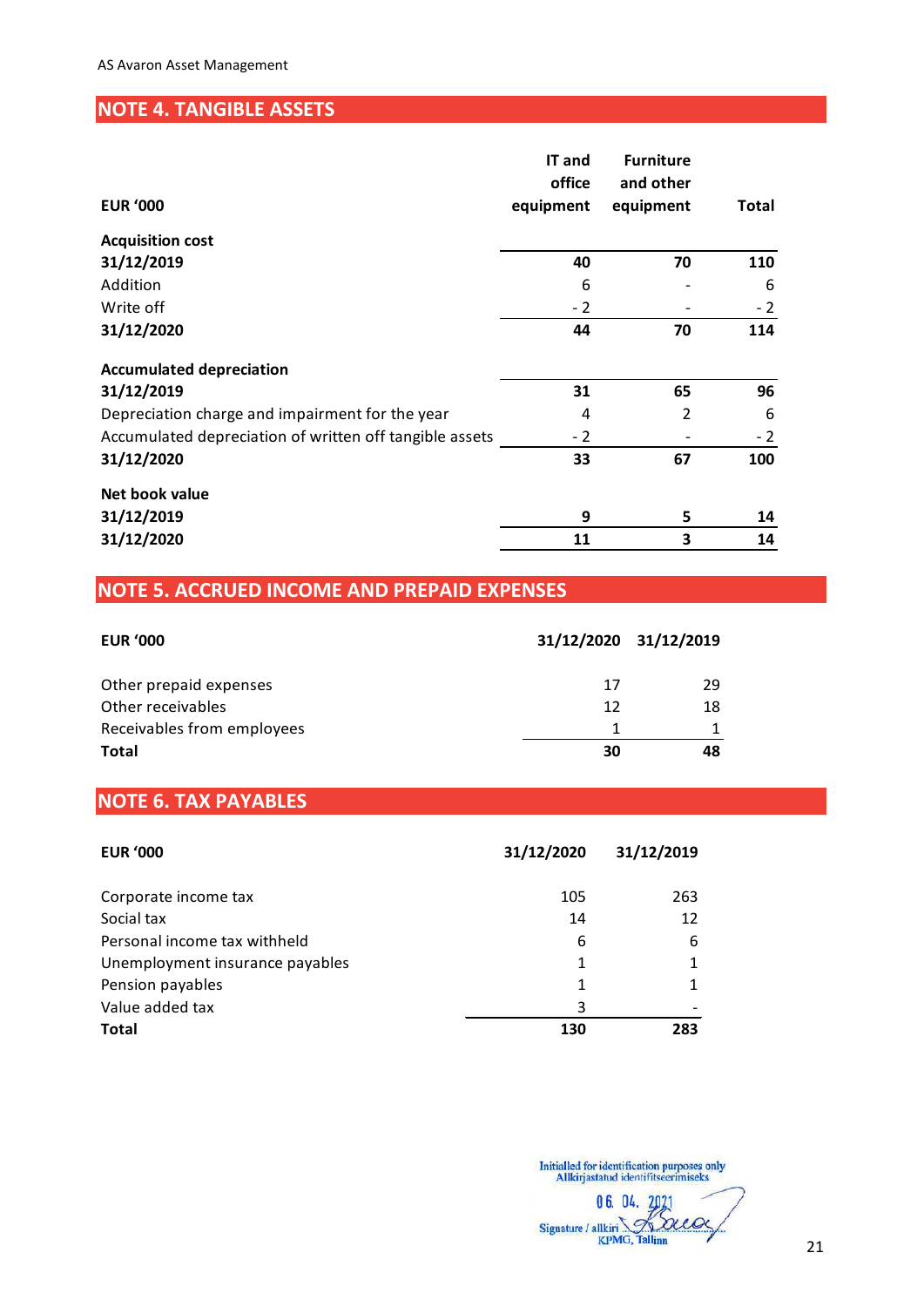<span id="page-21-0"></span>

| <b>NOTE 7. PAYABLE TO EMPLOYEES</b> |            |            |
|-------------------------------------|------------|------------|
| <b>EUR '000</b>                     | 31/12/2020 | 31/12/2019 |
| Accrued salaries and wages          | 9          | 8          |
| Provisions for bonuses              | 478        | 516        |
| Vacation reserve                    | 22         | 14         |
| Other liabilities to employees      |            |            |
| <b>Total</b>                        | 511        | 540        |

67 thousand euros from "Provisions for bonuses" are classified as short-term liability with maturity 31 December 2021 and 411 thousand euros as long-term with maturity 31 December 2022.

# <span id="page-21-1"></span>**NOTE 8. OTHER LIABILITIES**

| <b>EUR '000</b>          | 31/12/2020 | 31/12/2019 |
|--------------------------|------------|------------|
| Trade payables           | 32         | 23         |
| Accrued expenses payable | 103        | 152        |
| Dividend payable         | 421        | 1,050      |
| <b>Total</b>             | 556        | 1,225      |

Information on dividend payable can be found in Note 14.

### <span id="page-21-2"></span>**NOTE 9. OPERATION LEASE**

The Company is renting an office space on the conditions of an operating lease. Future expenses from operating leases are as follows:

**EUR '000**

|                              | 31/12/2020 | 31/12/2019 |
|------------------------------|------------|------------|
| Less than 1 year             | 18         | 18         |
| Total payments from non-     | 18         | 18         |
| cancellable operating leases |            |            |

Operating lease expense amounted to EUR 43 thousand (2019: EUR 43 thousand).

# <span id="page-21-3"></span>**NOTE 10. CONTINGENT INCOME TAX ON DIVIDENDS AND OTHER DISTRIBUTIONS OF NET PROFIT**

According to the effective Estonian Income Tax Act the accrued profit of a resident legal entity is not subject to corporate income tax, instead the tax is due on dividends and other distribution of profits as well as other payments made out of the equity of the legal entity that exceed the monetary and nonmonetary contributions to the entity's share capital. Based on the effective law, resident legal entities are liable to pay income tax on all profit distributions paid out as dividends or in another form with a tax rate of 20/80 on the actual dividends paid. From 2019 onwards, a lower tax rate of up to 14/86 for companies making regular profit distributions will become available according to the effective Estonian Income Tax Act.

The contingent tax liability that may occur if all distributable retained earnings should be paid out or if the share capital would be reduced is not reported in the balance sheet. The income tax due on dividend distribution is expensed in the income statement when dividends are declared or when other payments

Initialled for identification purposes only Allkirjastatud identifitseerimiseks Signature / allkiri KPMG,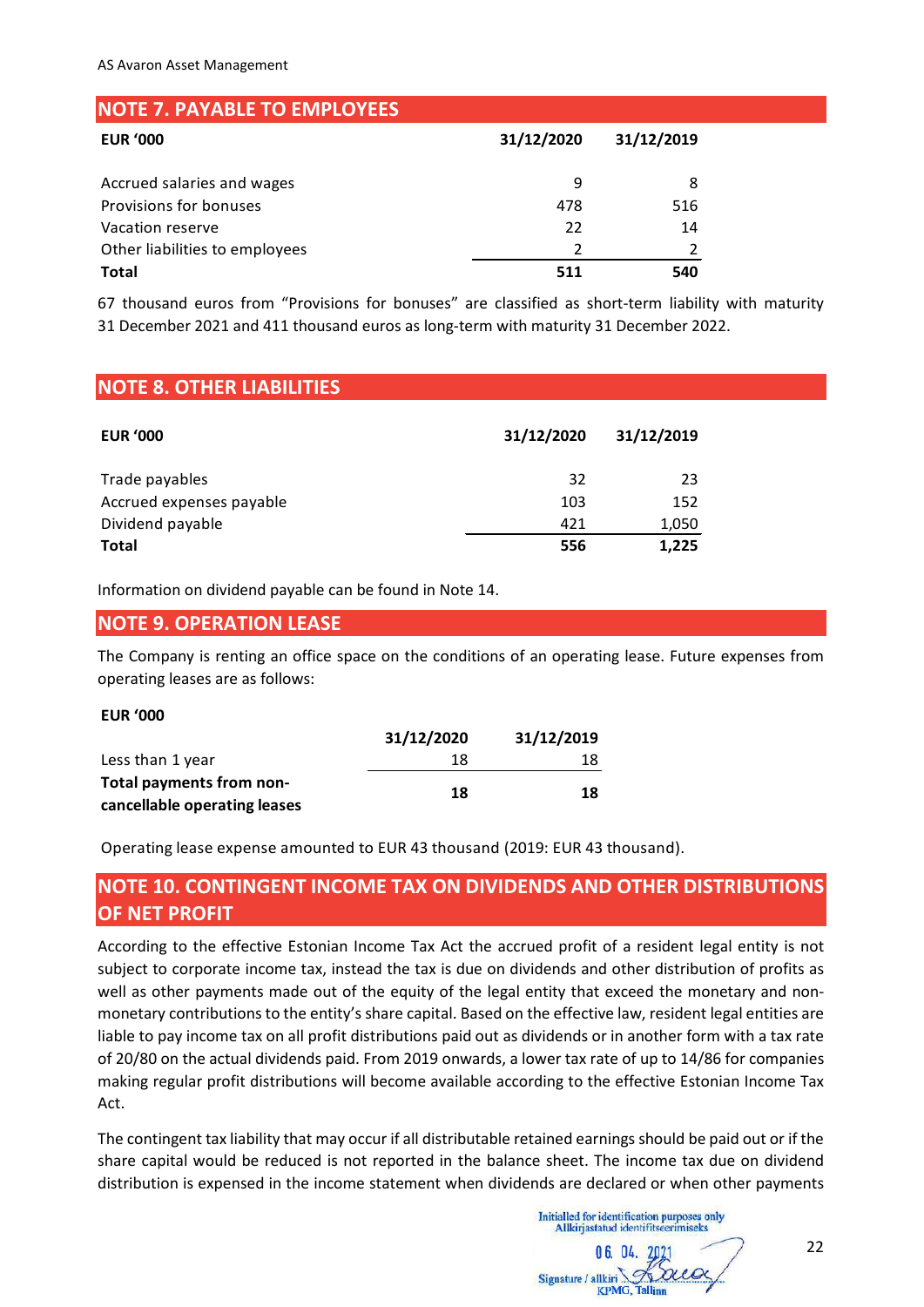reducing the share capital are made. The Company has not executed any bonus issues of shares that would affect the size of income tax in case the Company decided to reduce share capital.

The Company's distributable retained earnings amounted to EUR 3,070 thousand as of 31 December 2020 (as of 31 December 2019: EUR 2,357 thousand). Consequently, the maximum possible tax liability which would become payable if retained earnings in gross were fully distributed is EUR 551 thousand (2019: EUR 427 thousand).

# <span id="page-22-0"></span>**NOTE 11. SHARE CAPITAL**

The Company's share capital amounted to EUR 271,383.30 as of 31 December 2020 (as of 31 December 2019: EUR 271,383.30), comprising of 3,500 ordinary shares and 747 preferred shares with nominal value of EUR 63.90 per share.

The Company has an option to repurchase the preferred shares from the shareholder, exercisable at any time at the discretion of the Company. The shareholder may request that the Company exercises the repurchase option of the preferred shares to ensure commitments. The preferred shares can be pledged and grant a dividend in the amount of at least 0.5% of the nominal value of the share.

The shareholders of the Company are as follows:

|                                      | <b>Number of</b><br>Share type<br>shares | <b>Equity</b><br>stake | <b>Voting</b><br>power |
|--------------------------------------|------------------------------------------|------------------------|------------------------|
| OÜ Avaron Partners (reg no 12135426) | 3,500 Common share                       | 82.41%                 | $\ddot{}$              |
| Rain Leesi                           | 291 Preferred share                      | 6.85%                  |                        |
| Piotr Jurga                          | 249 Preferred share                      | 5.86%                  |                        |
| Reino Pent                           | 207 Preferred share                      | 4.88%                  |                        |
| <b>Total</b>                         | 4.247                                    | 100.00%                |                        |

In 2016 the shareholders of the parent company of Avaron, OÜ Avaron Partners approved a decision to issue stock options for the selected employees of Avaron. According to the decision employees may acquire 747 preferred shares of Avaron at the nominal value. An option agreement has been entered into with vesting period starting on the third anniversary of the agreement date. In December 2019 the option exercise notices were received. On February 19, 2020, Avaron exercised its right to repurchase the preferred shares at their fair value. For the exercise of options the preferred shares were sold at their nominal value on February 20, 2020.

Additional information on paid up capital instruments in the statement of own funds can be found in Note 15.

Signature /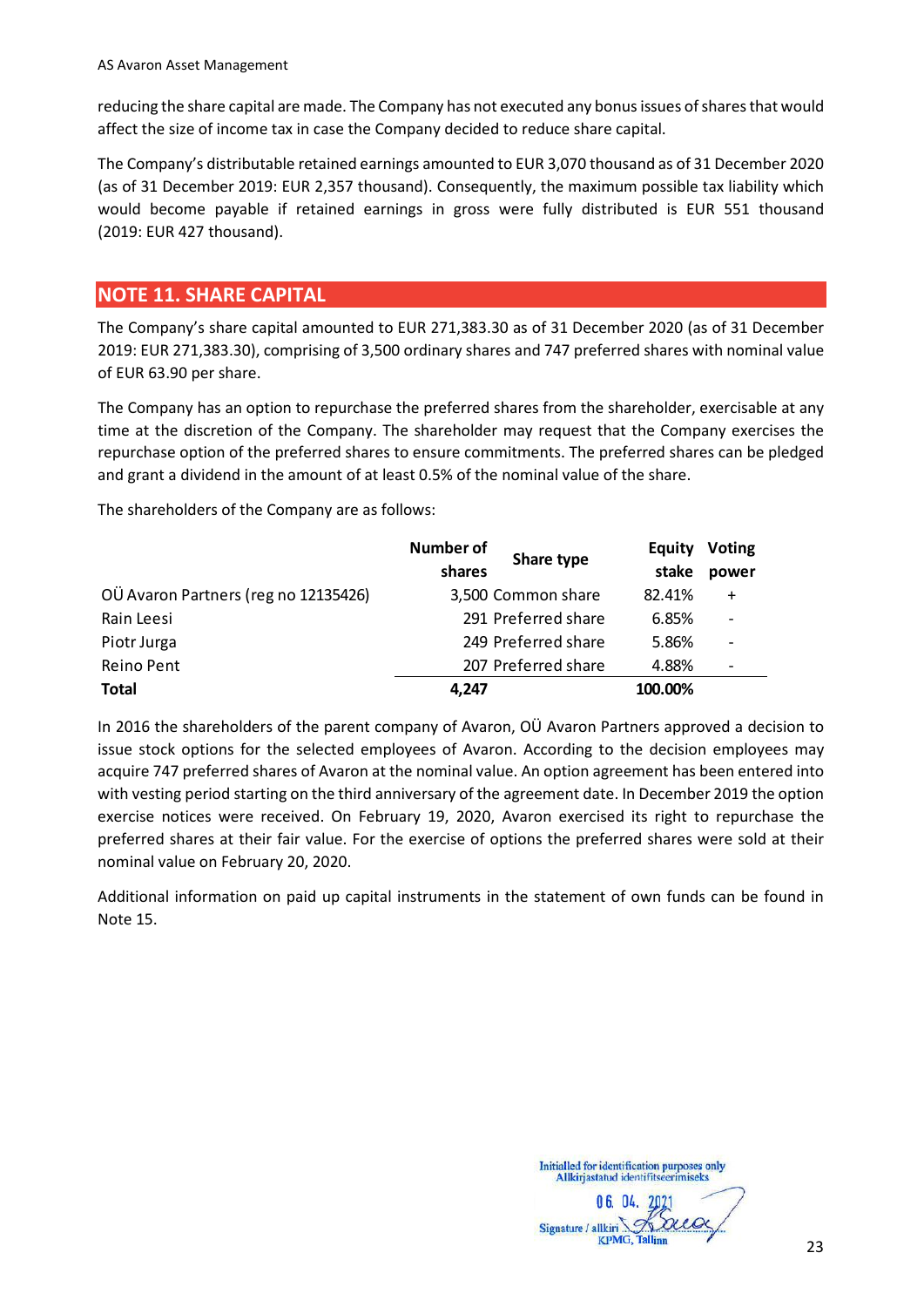### <span id="page-23-0"></span>**NOTE 12. FEE INCOME**

| <b>EUR '000</b>                                                | 2020  | 2019  |
|----------------------------------------------------------------|-------|-------|
| Fee income                                                     |       |       |
| Investment funds management fee                                | 2,505 | 2,230 |
| Portfolio management services and investment advisory services |       |       |
| <b>Total fee income</b>                                        | 2,505 | 2,231 |
| Fee expense                                                    |       |       |
| Other distribution and related fees                            | 684   | 638   |
| <b>Total fee expense</b>                                       | 684   | 638   |

# <span id="page-23-1"></span>**NOTE 13. WAGES AND SALARIES**

The remuneration principles of all Avaron employees including investment managers and risk-takers are set in the Company's Remuneration Policy. The remuneration of Avaron employees consists of fixed and variable remuneration. The total remuneration is based on local labour market conditions, and is designed so as to achieve a reasonable balance between the fixed and variable components of the salary.

Avaron employees receive a fixed salary, which reflects relevant professional experience and organisational responsibility as set out in the employee's job description. Variable remuneration depends on the performance of the employee, the business unit concerned and Avaron's overall results. The assessment of the performance is set in a three-year framework, to ensure, that the assessment process is based on longer-term performance taking into account the business cycle of the Company and its business risks. After awarding a bonus to the employees the Company has a three-year period during which it has the right to reduce the bonus, stop the payments of the announced bonus or even require partial or full repayment. The full Remuneration Policy of AS Avaron Asset Management can be downloaded her[e www.avaron.com/documents.](http://www.avaron.com/documents)

The Company employed, on average, 19 specialists in 2020 (2019: 19 specialists). Members of the Management Board did not receive extra remuneration for participating in the work of the managing bodies. Independent members of the Supervisory Board were paid, in total with applicable social tax EUR 8 thousand in the financial year 2020 and EUR 5 thousand in 2019 (Note 14). Total remuneration amounted to:

| <b>EUR '000</b>                                     | 2020 | 2019 |
|-----------------------------------------------------|------|------|
|                                                     | 445  | 414  |
| Wages and salaries                                  |      |      |
| Social tax and unemployment insurance contributions | 153  | 145  |
| <b>Total</b>                                        | 598  | 559  |
| incl. bonus program cost with applicable taxes      | 44   | 41   |

N.G. 04. Signature / allkiri **KPMG, Talling**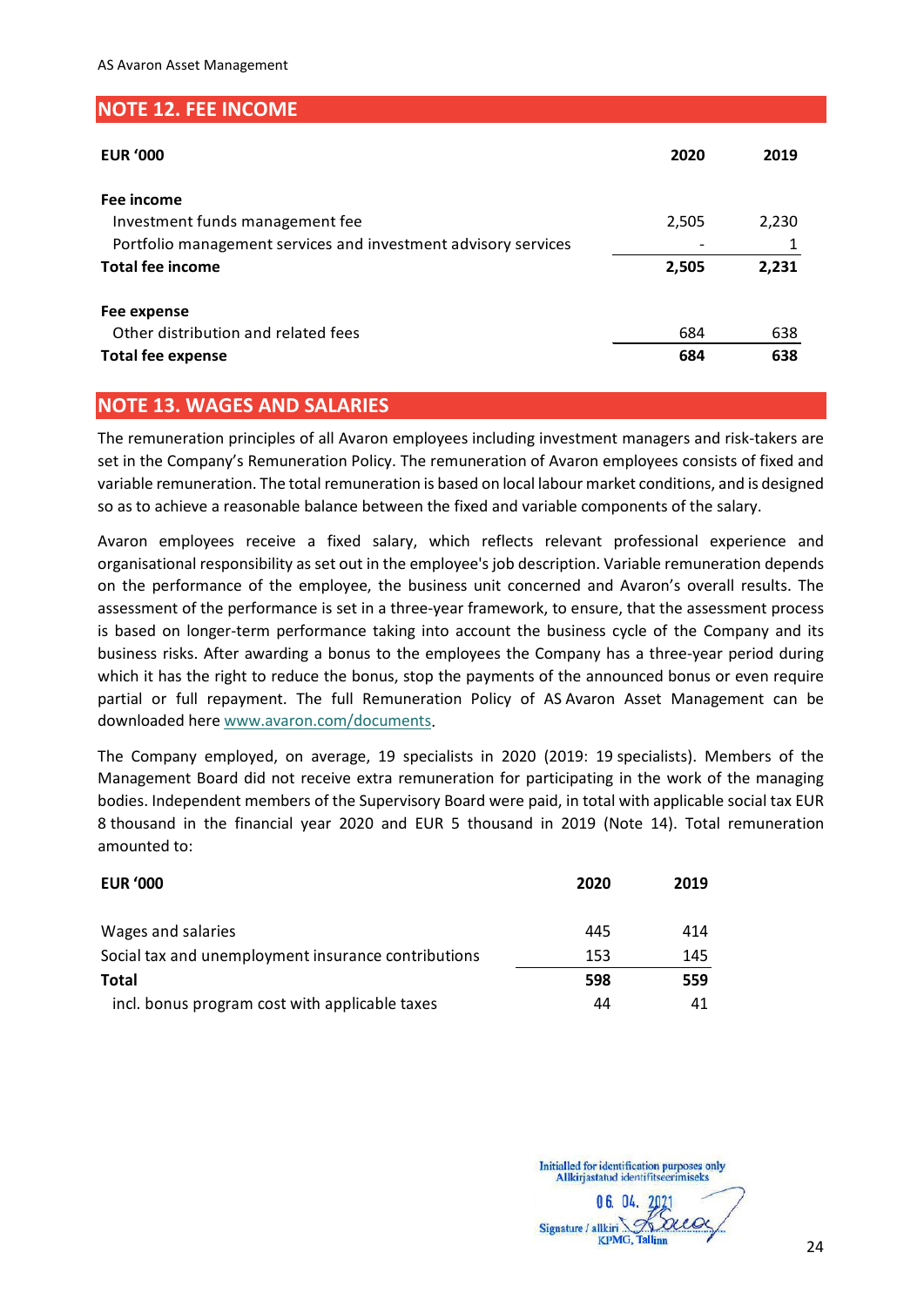# <span id="page-24-0"></span>**NOTE 14. TRANSACTIONS WITH RELATED PARTIES**

Parties are considered related if one party is controlled by another, or one party has significant influence over another, including the parent company and other group companies, managed investment funds, shareholders, the members of the Supervisory Board and the Management Board, their families and the companies in which they hold majority interest or have significant influence.

As of the end of the report period, OÜ Avaron Partners owns 82.41% of the Company's common shares. Additional information can be found in Note 11 regarding the issuance of preferred shares and list of shareholders.

The transactions with related parties were as follows: **EUR '000 2020 2019**

| <b>Parent company</b>                                                                                                  |       |      |
|------------------------------------------------------------------------------------------------------------------------|-------|------|
| Interest income                                                                                                        | 0     | 4    |
| Fees paid                                                                                                              | 607   | 575  |
| Loans given                                                                                                            | 200   |      |
| Repayment of loans given                                                                                               |       | -550 |
| Costs paid for other legal entities                                                                                    | 30    | 24   |
|                                                                                                                        |       |      |
| Beneficiaries, executive and non-executive management and the                                                          |       |      |
| related legal entities                                                                                                 |       |      |
| Management fees, performance fees, subscription<br>and<br>redemption fees of Avaron Estonia domiciled investment funds | 1,400 | 770  |
| Distribution fees and related fees for the management of funds<br>and discretionary portfolios                         | 17    | 19   |
| Payments to members of management and control hodies incl                                                              |       |      |

Payments to members of management and control bodies, incl.  $\begin{array}{cccc} 8 & 5 \end{array}$ Other payments to members of management and control bodies, other payments to members or management and control bodies,  $76$  111<br>incl. social taxes **Total 2,338 958**

Avaron is entitled to earn performance fees if we outperform the set benchmark. Performance fee rates and terms can be found in the respective fund's prospectus and are also available on our webpage.

Information on payments to members of management and control bodies can be found in Note 13. Other payments to members of management and control bodies are included in Note 13 under wages and salaries expense.

25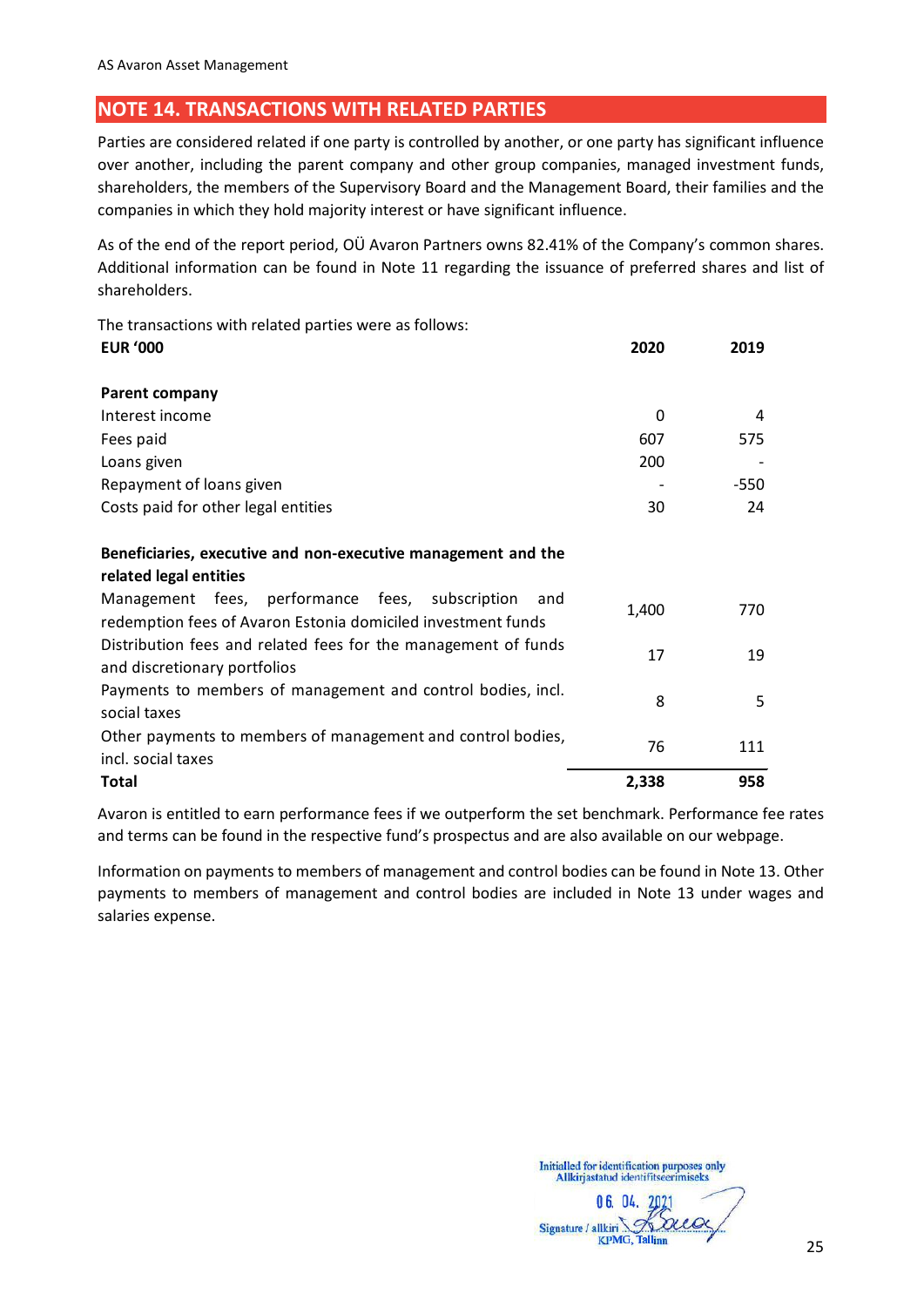The balances outstanding with related parties were as follows:

| <b>EUR '000</b>                                                                              | <b>Note</b> | 31/12/2020 | 31/12/2019 |
|----------------------------------------------------------------------------------------------|-------------|------------|------------|
| Parent company                                                                               |             |            |            |
| Loans given*                                                                                 | 3           | 200        |            |
| Other receivables and prepayments (accrued interest)                                         |             | 0          |            |
| Accounts receivable                                                                          |             | 7          | 7          |
| Supplier payables and customer prepayments                                                   |             | 81         | 118        |
| Dividend payables (present value)                                                            | 8           | 421        | 1,050      |
| Beneficiaries, executive and non-executive management and the                                |             |            |            |
| related legal entities                                                                       |             |            |            |
| Units of Avaron Flexible Strategies Fund                                                     | 3           | 413        | 399        |
| Accounts receivable                                                                          |             | 2          | 2          |
| Receivables from Avaron Estonia domiciled investment funds                                   |             | 87         | 122        |
| Supplier payables and customer prepayments                                                   |             | 9          | 12         |
| Potential future payments to members of management and<br>control bodies, incl. social taxes |             | 357        | 412        |
| <b>Total</b>                                                                                 |             | 1,577      | 2,122      |

In 2020, a loan in the amount of 200,000 euros was given in nominal currency EUR, interest rate 0.5%, with maturity 31 December 2022 (31/12/2019: o EUR).

# <span id="page-25-0"></span>**NOTE 15. STATEMENT OF OWN FUNDS**

#### **EUR '000**

|                                                                        | <b>Note</b> |        | 31/12/2020 31/12/2019 |
|------------------------------------------------------------------------|-------------|--------|-----------------------|
| Own funds section                                                      |             |        |                       |
| Own funds                                                              |             | 2,054  | 1,341                 |
| Tier 1 capital                                                         |             | 2,054  | 1,341                 |
| Common equity Tier 1 capital                                           |             | 2,054  | 1,341                 |
| Capital instruments eligible as CET 1 capital                          |             | 224    | 224                   |
| Paid up capital instruments                                            | 11          | 224    | 224                   |
| Retained earnings                                                      |             | 2,132  | 1,497                 |
| Other reserves                                                         |             | 22     | 22                    |
| CET 1 instruments of financial sector entities where the               |             | $-324$ | $-402$                |
| institution has no significant investment (-)                          |             |        |                       |
| Minimum net own funds section                                          |             |        |                       |
| Own funds                                                              |             | 2,054  | 1,341                 |
| Minimum net own funds                                                  |             | 203    | 199                   |
| Minimum own funds according to minimum amount of share<br>capital      |             | 125    | 125                   |
| Minimum own funds according to fixed overheads                         |             | 203    | 199                   |
| Excess of own funds (+)<br>Initialled for identification nurnoses only |             | 1,852  | 1,142                 |

Allkirjastatud identifitseerimiseks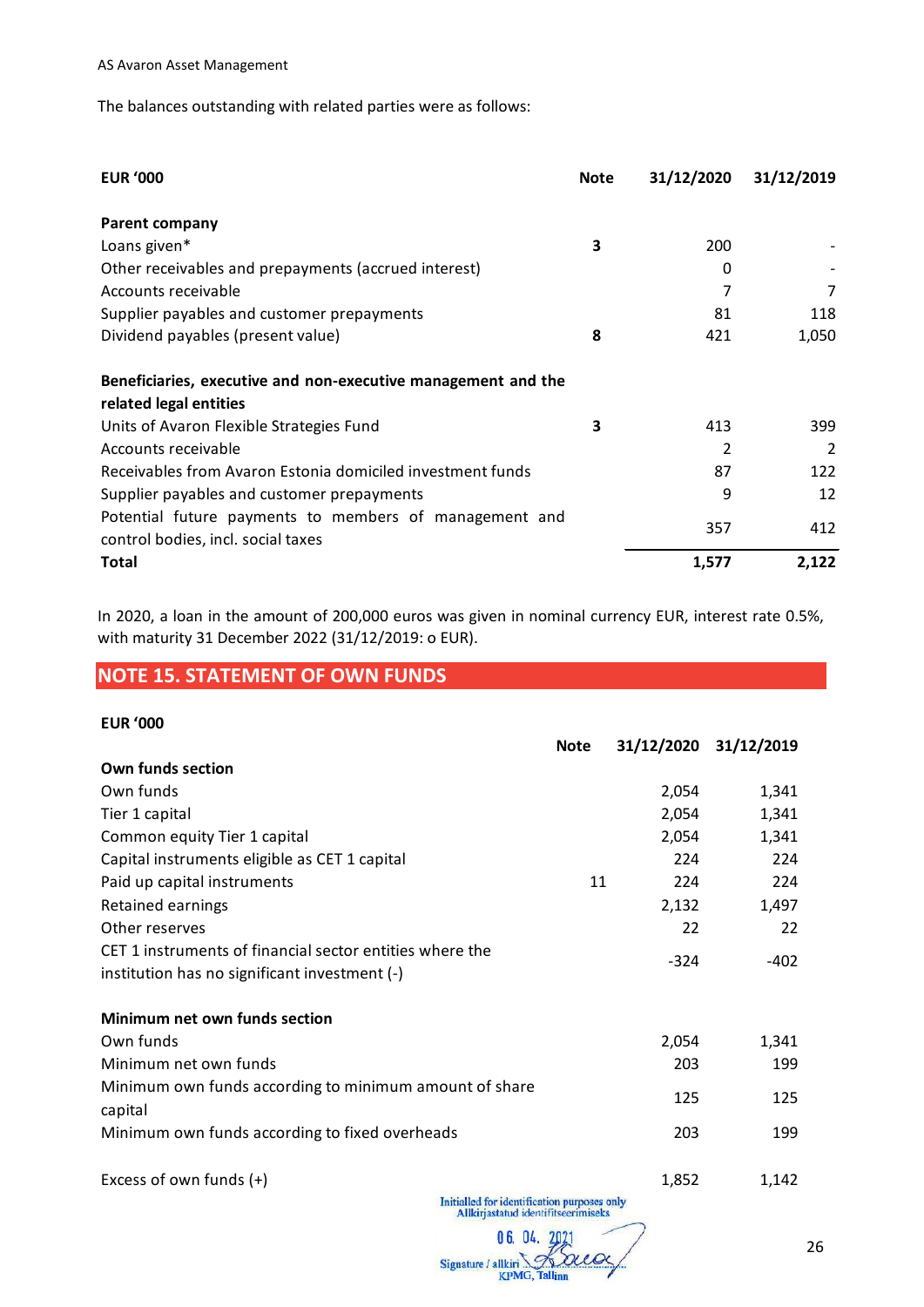# <span id="page-26-0"></span>**SIGNATURES OF MANAGEMENT BOARD**

#### **To the Annual Report for the financial year ended on 31 December 2020**

On 6 April 2021, the Management Board prepared the management report and the annual accounts of AS Avaron Asset Management together with the Management Board's proposal for profit distribution and the sworn auditor's report for the financial year ended 31 December 2020, and has presented them to the sole shareholder for approval.

By signing the annual report, all members of the Management Board validate the fair presentation of the annual report.

| <b>Name</b>               | <b>Position</b>                   | <b>Signature</b>   | Date         |
|---------------------------|-----------------------------------|--------------------|--------------|
|                           |                                   |                    |              |
| Kristel Kivinurm-Priisalm | Member of the<br>Management Board | /Signed digitally/ | 6 April 2021 |
| Valdur Jaht               | Member of the<br>Management Board | /Signed digitally/ | 6 April 2021 |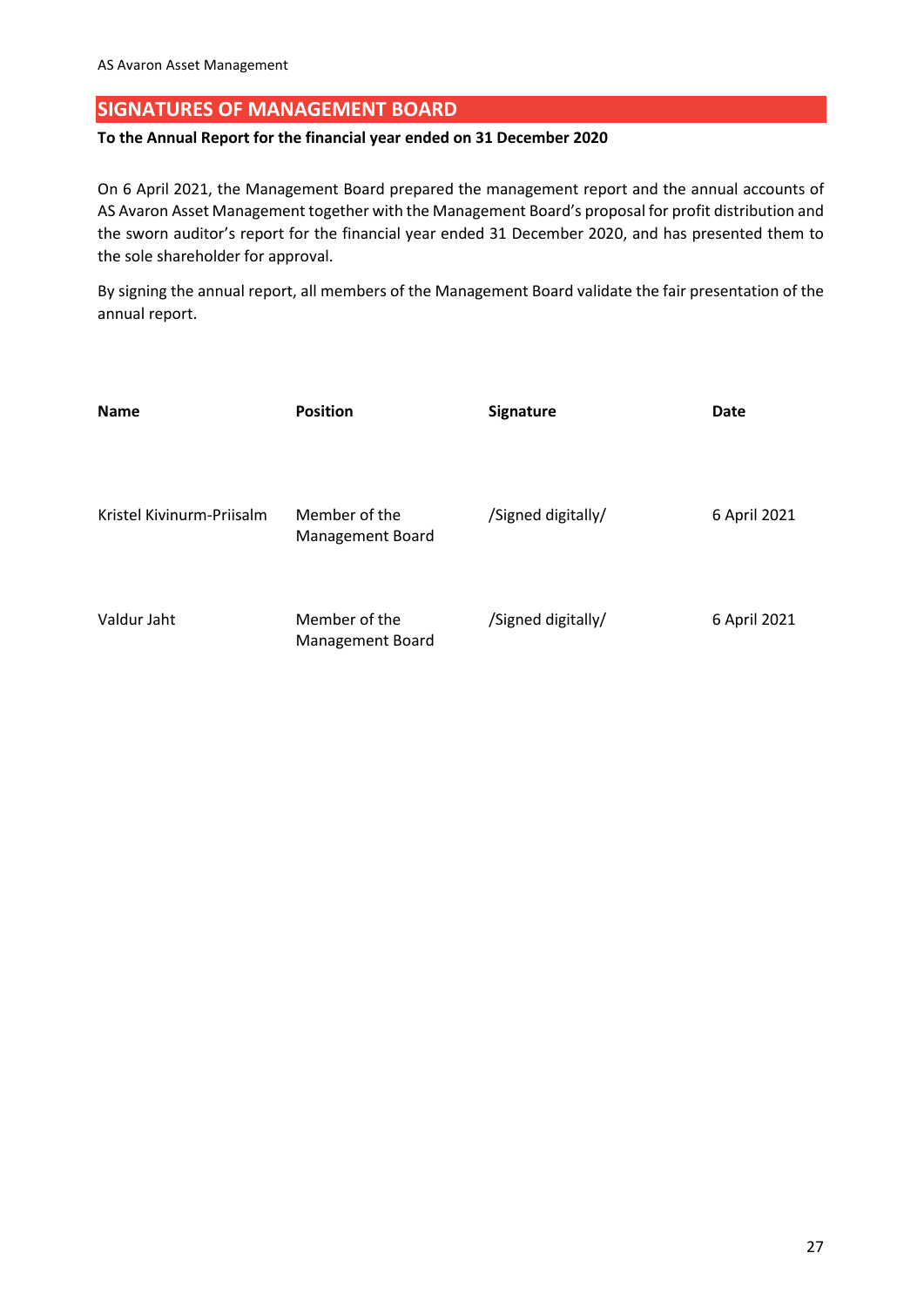

KPMG Baltics OÜ Narva mnt 5 Tallinn 10117 Estonia

Telephone  $+372$  6 268 700 Fax +372 6 268 777 www.kpmg.ee

### Independent Auditors' Report

*(Translation of the Estonian original)*

To the shareholders of AS Avaron Asset Management

#### Opinion

We have audited the financial statements of AS Avaron Asset Management (the Company), which comprise the balance sheet as at 31 December 2020, the income statement, the statements of cash flows and changes in equity for the year then ended, and notes, comprising significant accounting policies and other explanatory information.

In our opinion, the financial statements presented on pages from 12 to 26 present fairly, in all material respects, the financial position of the Company as at 31 December 2020, and its financial performance and its cash flows for the year then ended in accordance with the Estonian financial reporting standard.

#### Basis for Opinion

We conducted our audit in accordance with International Standards on Auditing (Estonia). Our responsibilities under those standards are further described in the Auditors' Responsibilities for the Audit of the Financial Statements section of our report. We are independent of the Company in accordance with the ethical requirements that are relevant to our audit of the financial statements in Estonia, and we have fulfilled our other ethical responsibilities in accordance with these requirements. We believe that the audit evidence we have obtained is sufficient and appropriate to provide a basis for our opinion.

#### Other Information

Management is responsible for the other information. The other information comprises the Management Report, but does not include the financial statements and our auditors' report thereon.

Our opinion on the financial statements does not cover the other information and we do not express any form of assurance conclusion thereon.

In connection with our audit of the financial statements, our responsibility is to read the other information and, in doing so, consider whether the other information is materially inconsistent with the financial statements or our knowledge obtained in the audit, or otherwise appears to be materially misstated. If, based on the work we have performed, we conclude that there is a material misstatement of this other information, we are required to report that fact. We have nothing to report in this regard.

#### Responsibilities of Management and Those Charged with Governance for the Financial Statements

Management is responsible for the preparation and fair presentation of the financial statements in accordance with the Estonian financial reporting standard, and for such internal control as management determines is necessary to enable the preparation of financial statements that are free from material misstatement, whether due to fraud or error.

In preparing the financial statements, management is responsible for assessing the Company's ability to continue as a going concern, disclosing, as applicable, matters related to going concern and using the going concern basis of accounting unless management either intends to liquidate the Company or to cease operations, or has no realistic alternative but to do so.

Those charged with governance are responsible for overseeing the Company's financial reporting process.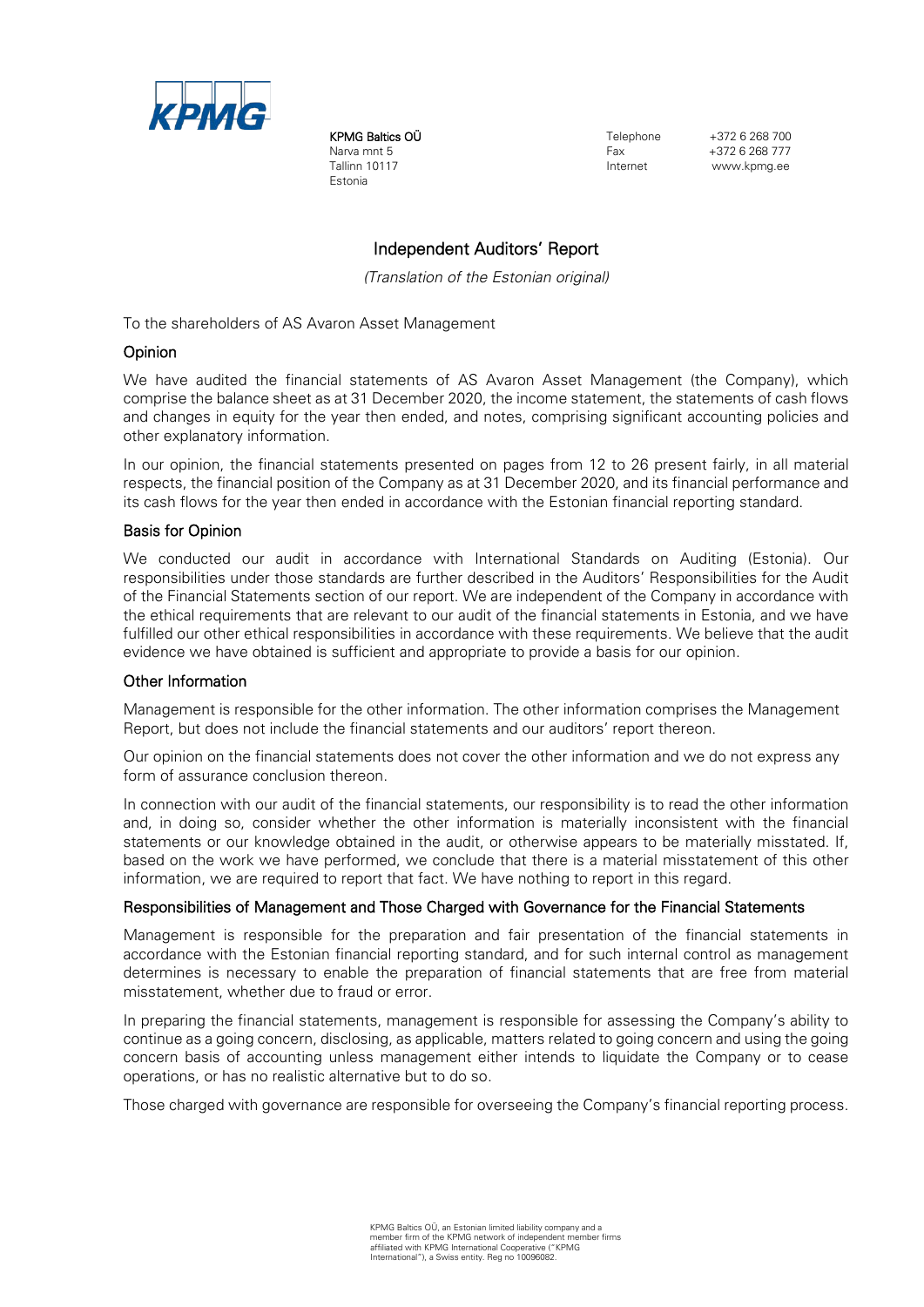

#### Auditors' Responsibilities for the Audit of the Financial Statements

Our objectives are to obtain reasonable assurance about whether the financial statements as a whole are free from material misstatement, whether due to fraud or error, and to issue an auditors' report that includes our opinion. Reasonable assurance is a high level of assurance, but is not a guarantee that an audit conducted in accordance with International Standards on Auditing (Estonia) will always detect a material misstatement when it exists. Misstatements can arise from fraud or error and are considered material if, individually or in the aggregate, they could reasonably be expected to influence the economic decisions of users taken on the basis of these financial statements.

As part of an audit in accordance with Standards on Auditing (Estonia), we exercise professional judgment and maintain professional scepticism throughout the audit. We also:

- Identify and assess the risks of material misstatement of the financial statements, whether due to fraud or error, design and perform audit procedures responsive to those risks, and obtain audit evidence that is sufficient and appropriate to provide a basis for our opinion. The risk of not detecting a material misstatement resulting from fraud is higher than for one resulting from error, as fraud may involve collusion, forgery, intentional omissions, misrepresentations, or the override of internal control.
- Obtain an understanding of internal control relevant to the audit in order to design audit procedures that are appropriate in the circumstances, but not for the purpose of expressing an opinion on the effectiveness of the Company's internal control.
- Evaluate the appropriateness of accounting policies used and the reasonableness of accounting estimates and related disclosures made by management.
- Conclude on the appropriateness of management's use of the going concern basis of accounting and, based on the audit evidence obtained, whether a material uncertainty exists related to events or conditions that may cast significant doubt on the Company's ability to continue as a going concern. If we conclude that a material uncertainty exists, we are required to draw attention in our auditors' report to the related disclosures in the financial statements or, if such disclosures are inadequate, to modify our opinion. Our conclusions are based on the audit evidence obtained up to the date of our auditors' report. However, future events or conditions may cause the Company to cease to continue as a going concern.
- Evaluate the overall presentation, structure and content of the financial statements, including the disclosures, and whether the financial statements represent the underlying transactions and events in a manner that achieves fair presentation.

We communicate with those charged with governance regarding, among other matters, the planned scope and timing of the audit and significant audit findings, including any significant deficiencies in internal control that we identify during our audit.

Tallinn, 6 April 2021

*/digitally signed/*

Eero Kaup Certified Public Accountant, Licence No 459

KPMG Baltics OÜ Licence No 17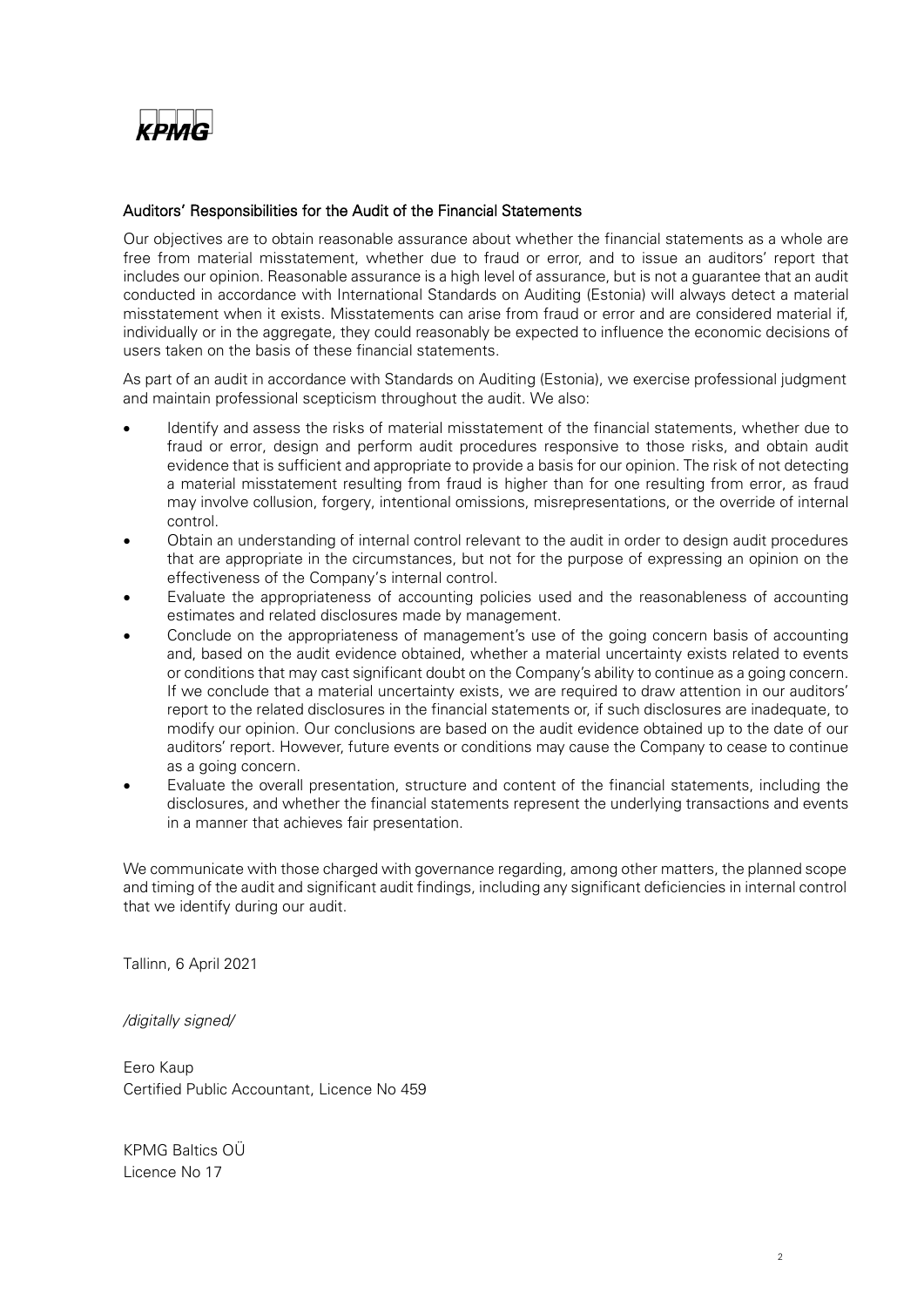# <span id="page-29-0"></span>**PROPOSAL FOR DISTRIBUTION OF PROFIT**

The Management Board of AS Avaron Asset Management proposes to distribute the net profit for the financial year ended on 31 December 2020 of EUR 938 thousand as follows:

To allocate to: dividends EUR 609 thousand retained earnings **EUR 329** thousand

6 April 2021

/Signed digitally/

Kristel Kivinurm-Priisalm Member of the Management Board